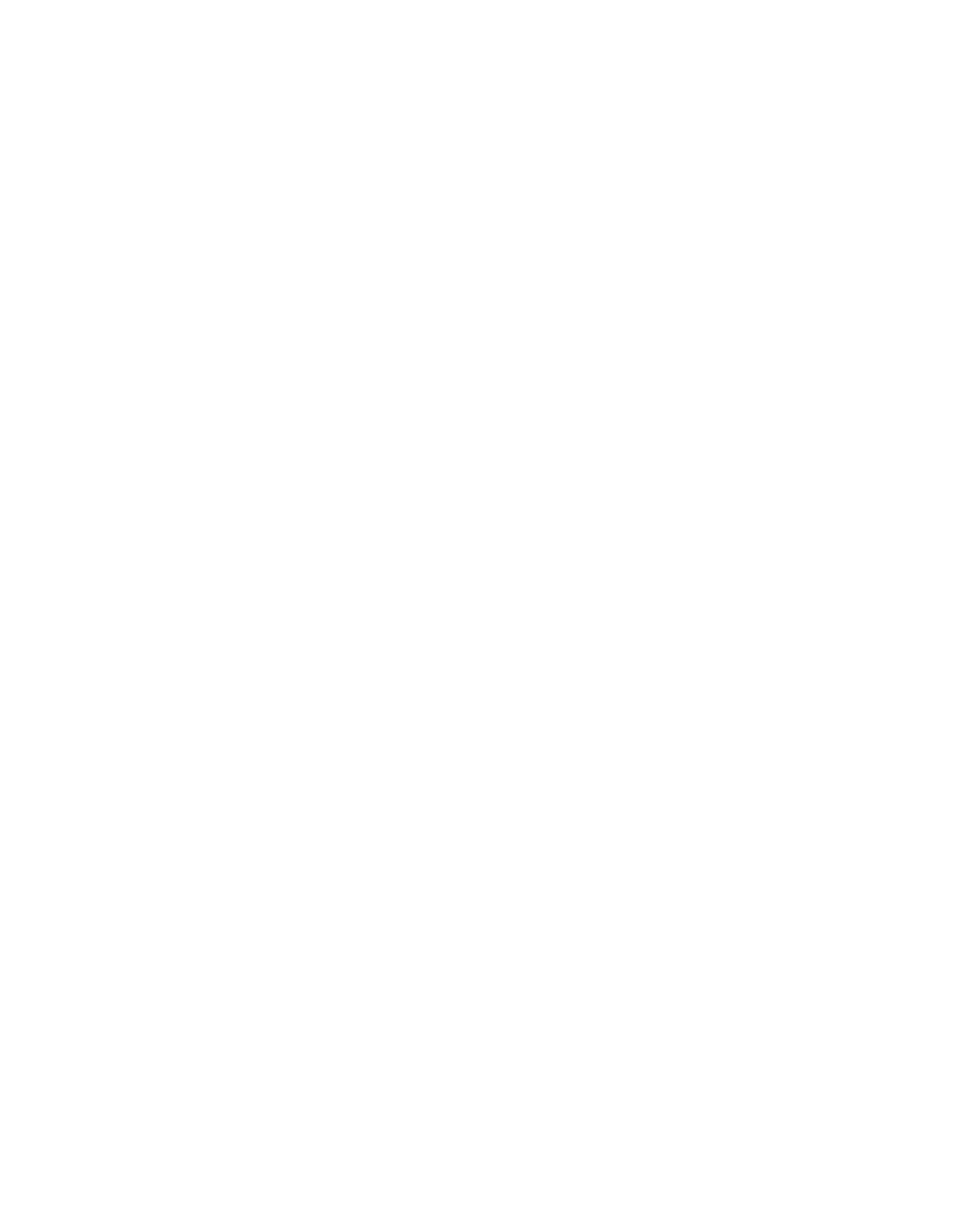## **Table of Contents**

#### <span id="page-3-0"></span>**I. National Material**

|                                                                                         | I:2        |
|-----------------------------------------------------------------------------------------|------------|
| Doctrinal Statement of the Christian Motorcyclists Association ______________II:1       |            |
| Mission Statement of the Christian Motorcyclists Association______________________ II:1 |            |
|                                                                                         | $\prod: 1$ |
|                                                                                         | II:2       |
|                                                                                         | II:3       |
|                                                                                         | II:3       |
| Run for the Son                                                                         | II:4       |
|                                                                                         | II:5       |
|                                                                                         | II:6       |
|                                                                                         | II:6       |
|                                                                                         | II:6       |
|                                                                                         | II:7       |
|                                                                                         | II:7       |
|                                                                                         | II:8       |
|                                                                                         | II:8       |
|                                                                                         | II:8       |
|                                                                                         | II:9       |
|                                                                                         | II:10      |
| <b>Youth Movement</b>                                                                   | II:10      |
|                                                                                         | II:11      |
|                                                                                         | II:12      |
|                                                                                         | III:1      |
|                                                                                         | III:2      |
|                                                                                         | III:3      |
|                                                                                         | III:3      |
| Seasons of Refreshing                                                                   | III:4      |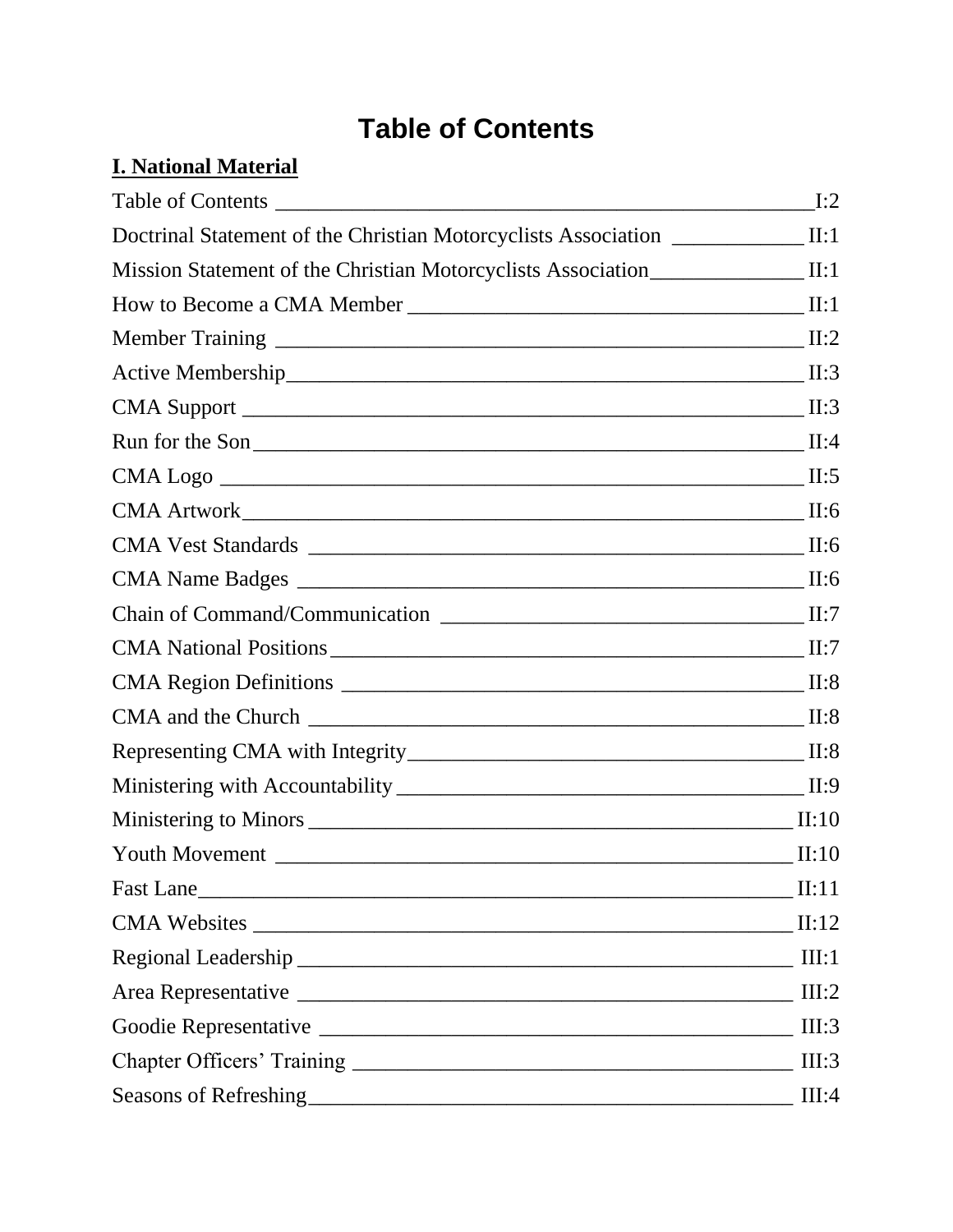| III:4 |
|-------|
| III:5 |
| III:5 |
| III:6 |
| III:6 |
| IV:1  |
| IV:1  |
| IV:2  |
| IV:4  |
| IV:5  |
|       |
|       |
|       |
|       |
|       |
|       |
|       |
| IV:13 |
| IV:14 |
| IV:15 |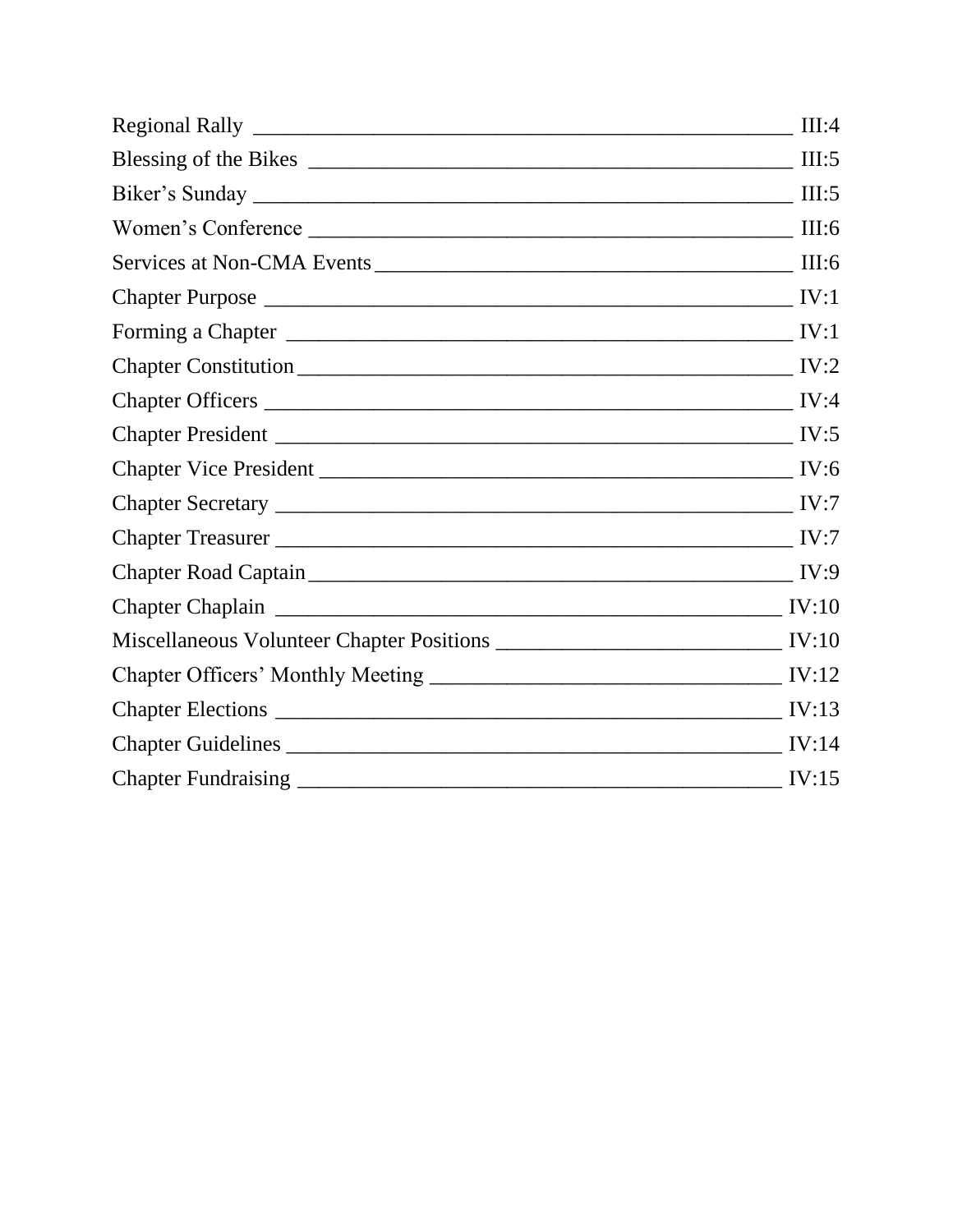#### **NOTE: This handbook replaces the CMA Guideline Book.**

#### Preface

Welcome to the Christian Motorcyclists Association's (CMA) Handbook! Your membership in CMA makes you part of a worldwide ministry that is dedicated to reaching people for Christ in the highways and byways through the avenue of motorcycling.

CMA is not a Christian club or riding group designed to segregate Christians from the influences of the world, but rather it is a ministry designed to thrust you into the adventure of spreading the light of Jesus into dark places! We are happy to have you as a member of the CMA family. Please feel free to check out current information on our website at [www.cmacanada.ca](http://www.cmacanada.ca/) .

This handbook is designed to provide information and insight into CMA. Our goal is to provide a handbook that will help you take your membership and/or chapter to the next level. As you review this handbook, we pray that you will keep the following scripture in mind: *but now we have been delivered from the law, having died to what we were held by, so that we should serve in the newness of the Spirit and not in the oldness of the letter (Romans 7:6).* Our goal is to create a reference guide for our members. CMA provides freedom to its members, but with accountability. If an issue should arise that is not covered in this handbook, we encourage you to contact your regional leadership for help in clarification. Your Area Rep and National Evangelist are called by God to help lead this ministry in the vision of *changing the world, one heart at a time*.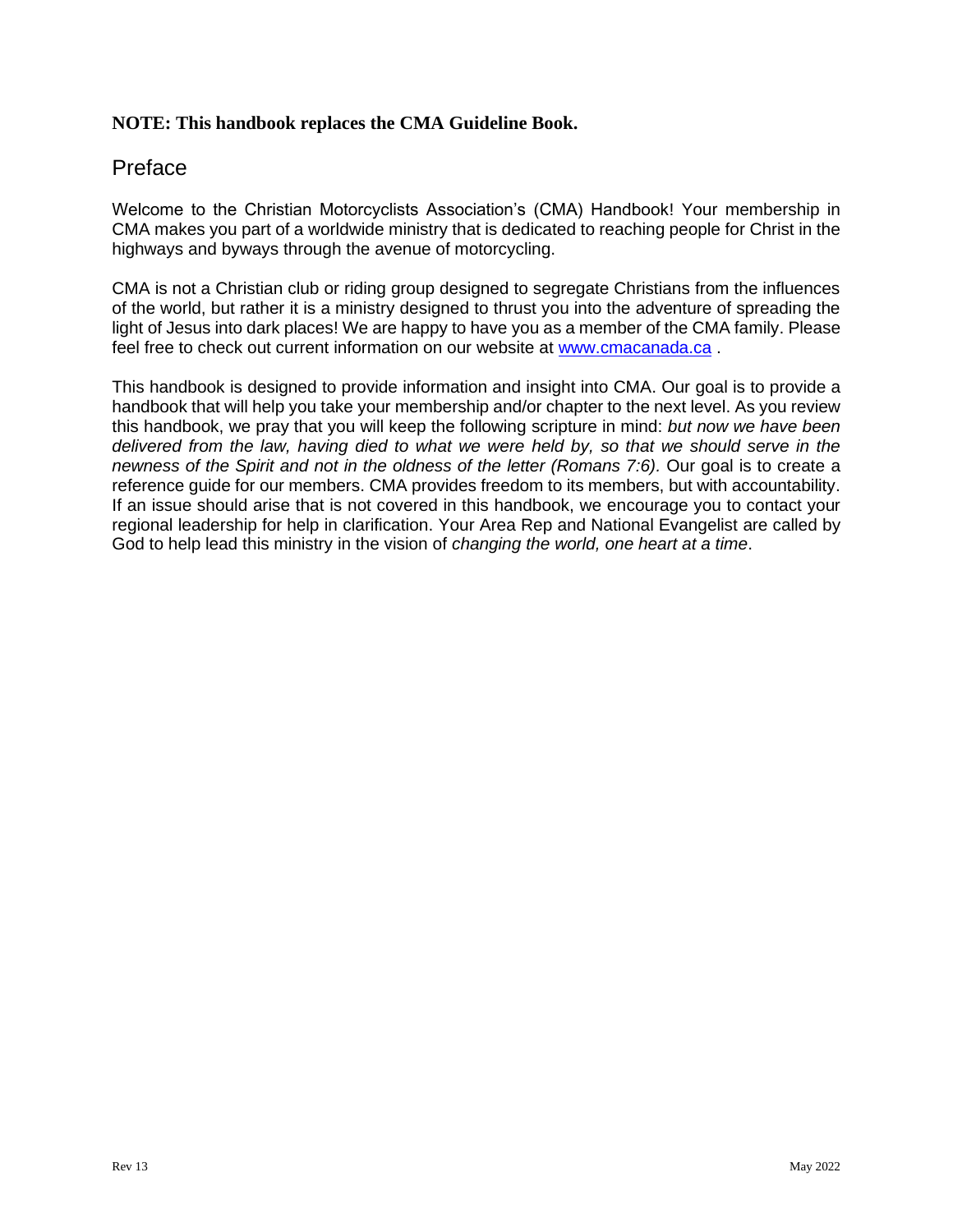### **II. National Material**

*CMA National Information*

| Doctrinal Statement of the Christian Motorcyclists Association _________________ | II:1  |
|----------------------------------------------------------------------------------|-------|
| Mission Statement of the Christian Motorcyclists Association                     | II:1  |
|                                                                                  | II:1  |
| <b>Member Training</b>                                                           | II:2  |
|                                                                                  | II:3  |
|                                                                                  | II:3  |
| Run for the Son                                                                  | II:4  |
|                                                                                  | II:5  |
|                                                                                  | II:6  |
|                                                                                  | II:6  |
|                                                                                  | II:6  |
|                                                                                  | II:7  |
|                                                                                  | II:7  |
|                                                                                  | II:8  |
|                                                                                  | II:8  |
|                                                                                  | II:8  |
|                                                                                  | II:9  |
|                                                                                  | II:10 |
|                                                                                  | II:10 |
| Fast Lane                                                                        | II:11 |
| <b>CMA Websites</b>                                                              | II:12 |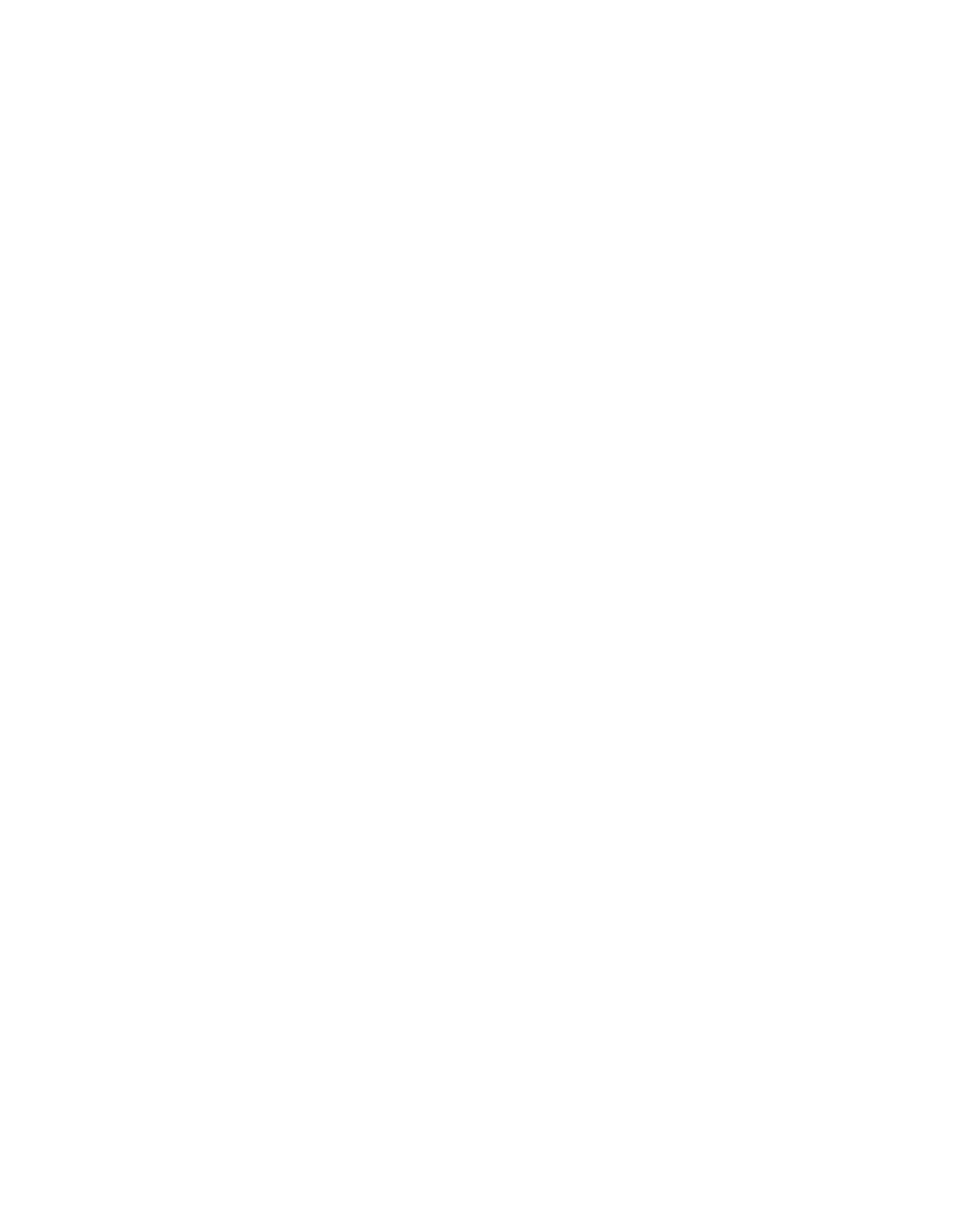#### **Doctrinal Statement of the Christian Motorcyclists Association**

<span id="page-8-0"></span>The Christian Motorcyclists Association is interdenominational and evangelistic in nature. We believe in:

- The Bible as the inspired and infallible Word of God.
- One God, eternally existent in three persons: Father, Son, and Holy Spirit.
- The virgin birth and deity of Christ, His explicit atoning death, bodily resurrection, and ascension.
- Salvation through the blood of Jesus Christ.
- The sanctifying power of the Holy Spirit who enables a believer to live holy.
- <span id="page-8-1"></span>• The second coming of Jesus Christ.

### **Vision Statement of the Christian Motorcyclists Association**

**Vision:** *Changing the world, one heart at a time.*

#### **We will accomplish our vision through:**

- Evangelistic outreach primarily, but not exclusively, to the motorcycling community.
- Run for the Son, where we will partner with ministries with world-reaching potential.
- Equipping our members in ministry training that aligns itself with Biblical truths.
- A servant's attitude to the world and our members (i.e. *Here if you need us).*
- Quality products that aid in evangelistic outreach.
- An efficient Support Centre team

#### **Mission Statement of the Christian Motorcyclists Association**

#### **Mission:**

To inspire our leaders and members to be the most organized, advanced, equipped, financially stable organization, full of integrity in the motorcycling industry and the Kingdom of God.

### **How to Become a CMA Member**

<span id="page-8-2"></span>CMA is an organization made up of chapters working together to accomplish much for the Kingdom of God. The chapters are integral in the fabric of who we are. As you seek to determine if CMA is the right organization for you, we highly encourage you to find a local chapter and attend some of their meetings and events where they do ministry. Chapter and regional leader contact information can be found on our website at [www.cmacanada.ca.](http://www.cmacanada.ca/)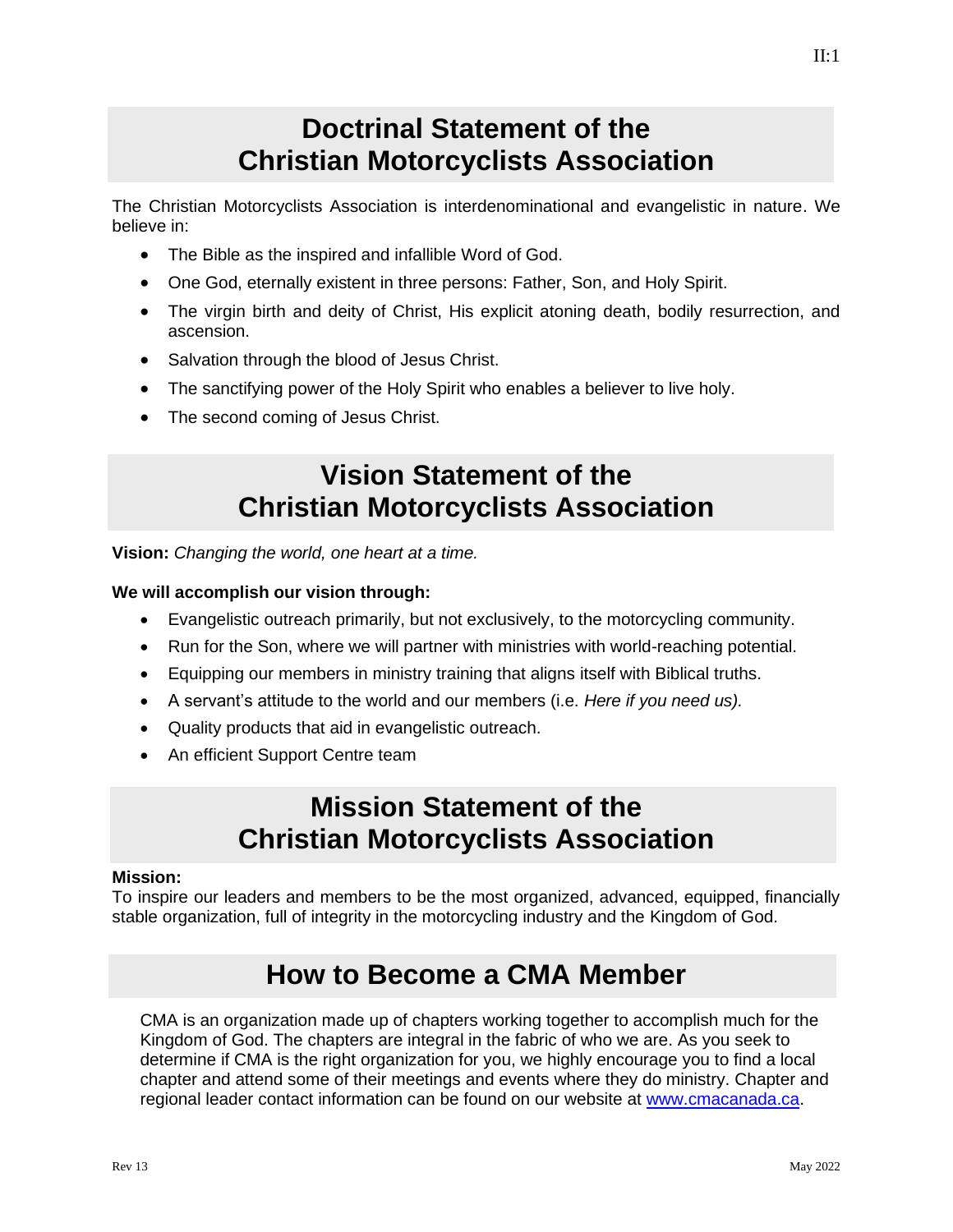We feel it is important to provide key information about CMA and basic ministry training to anyone desiring to join this ministry, and as such, anyone desiring to join CMA will need to complete the Member Training. This material is available for purchase on our website cmacanada.ca or through the CMA Canada support centre at 403-343-1370. Application for membership is included in the training workbook.

Upon completing the Member Training, send the tear-out pages to the National Support Centre where they will be processed, with consultation of Regional Leadership, and a membership card will be sent to you. This card will authorize you to purchase items with the official CMA logo and the official CMA back patch. Please see the "Member Training" section for more information.

#### **Steps of Application Process**

- 1. The responsibility for signing up new members rests with the Area reps or National Evangelists.
- 2. Inquiries that come in through the office are sent to the Area Rep and National Evangelist in that geographic area.
- 3. An interview (via phone or in person) is set up with the potential member. If they do not have the bigger vision of ministry within the biking community, this does not exclude them from membership. Some will not catch the vision until they begin riding with us. The only reason to exclude a potential member is if there is something not becoming of a Christian in their lifestyle. IE: unmarried cohabitation, drug use, or inappropriate language as a few examples.
- 4. Once the interview is complete the potential member will complete the Membership Training workbook. You may want to have some on hand for the potential member to purchase to speed up this process. Alternatively, they can purchase the books and/or DVDs from the CMA office. This process should take no longer than 2 weeks, it is not intended to be a trial membership period, one interview is all that is necessary.
- 5. Once the potential member has returned their member training questionnaire to the office, the membership will be processed, and the card and letter is mailed to the local president for presentation.

### **Member Training**

<span id="page-9-0"></span>The Member Training is designed to focus your attention on preparing yourself for becoming an active, functioning member of a local CMA chapter. It is a DVD-based course with an accompanying workbook that is divided into twelve video sessions, each with suggested discussion questions following. The content of this training covers a variety of topics but is focused on two major areas: personal spiritual growth and training for motorcycle ministry. In this way, the Member Training is a unique tool designed to address the specific needs of those interested in becoming involved in evangelism in the biking world. The Member Training is available for purchase online at [www.cmacanada.ca.](http://www.cmacanada.ca/)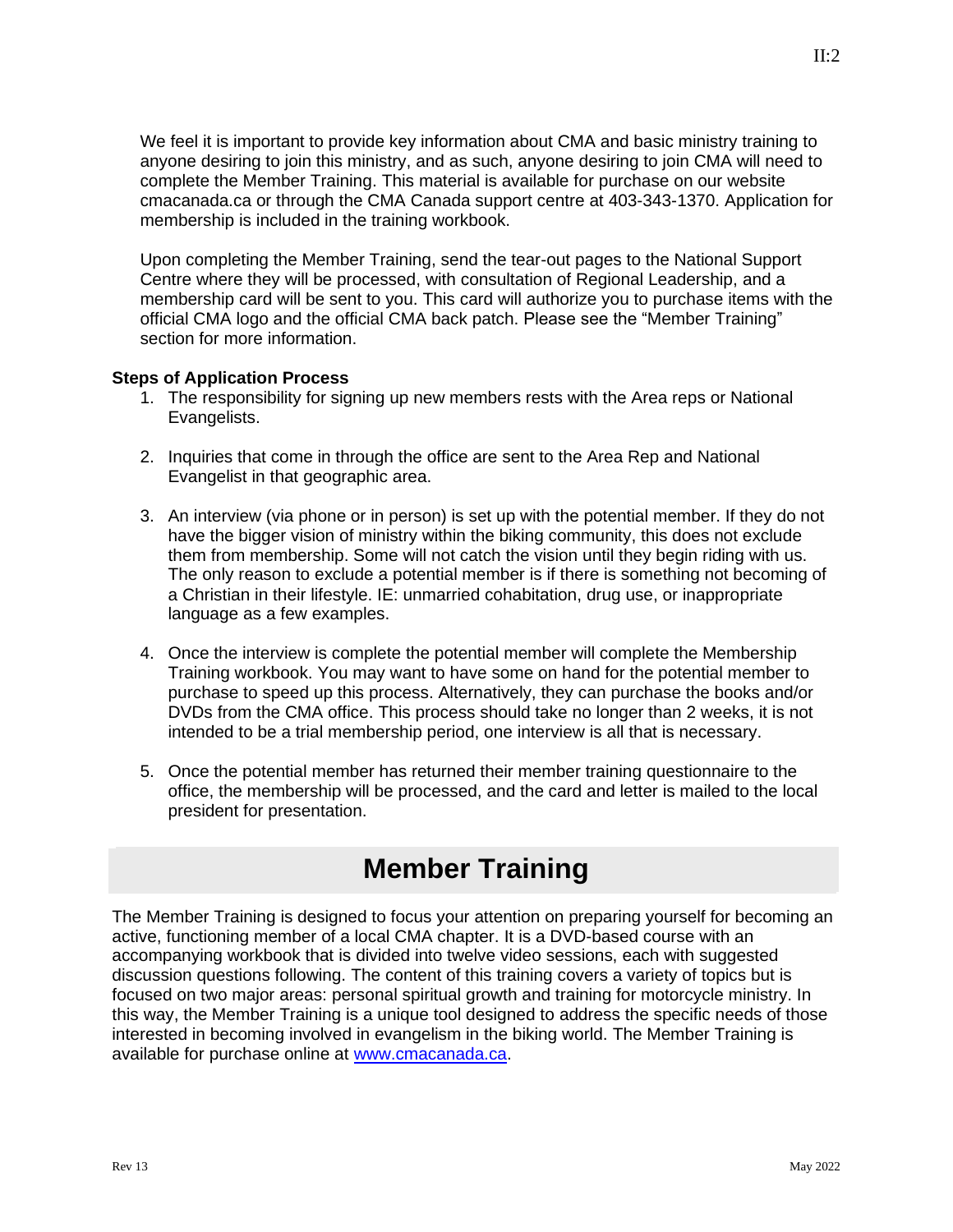#### **Active Membership**

<span id="page-10-0"></span>CMA is a ministry with high standards that has gained respect and favour from the secular community. We expect our members to:

- Model a Christ-like attitude and behaviour.
- Follow Biblical standards and Christian integrity in their walk and actions.
- Complete the Member Training, formerly known as the Ministry Team Training Course.
- Be part of a local chapter. Contact information for a local chapter can be obtained through your Area Rep or the National Evangelist. His/her phone number is listed on our website at [www.cmacanada.ca.](http://www.cmacanada.ca/)
- Support CMA prayerfully and financially at both local and national levels.
- Be 12 years or older.

Reaching the world is important to CMA and our members enable that task. Active membership at a national level is based on completing **one** of the following criteria in a 12-month period:

- Be a registered attendee at a CMA Canada rally or Seasons of Refreshing, or
- Complete the Member Training, or
- Raise \$100 for Run for the Son or
- Donate \$20 to CMA Canada general fund.

#### **CMA Support**

<span id="page-10-1"></span>CMA Canada is a non-profit organization and has an independent audit done each year by an outside accounting firm. As a ministry, we do not send out monthly mailings seeking support. Most of our support comes through three main channels:

- contributions from our membership
- contributions through Run for the Son (RFTS)
- sale of Goodie products

If you picture a wheel in your mind, CMA National would represent the hub and the chapters and members represent the spokes. With member donations, CMA National is able to equip and train our members to reach the lost and encourage the hurting. Without a hub, the wheel loses strength and the spokes have nothing to connect to and lose their effectiveness. Without the spokes, the wheel cannot spin. Together, we are *changing the world, one heart at a time.* 

We ask that you prayerfully consider regular monthly donations to CMA National. For example, a donation of at least \$20/month per active CMA member helps the ministry accomplish many of the support tasks that are needed to keep us on the forefront of evangelistic outreach. Here are a few examples of what a \$20/month donation accomplishes.

- Process six Member Training questionnaires/applications
- Provide for one hour of administration time (i.e. Person available to take orders, answer questions, provide financial accountability for the ministry, etc.)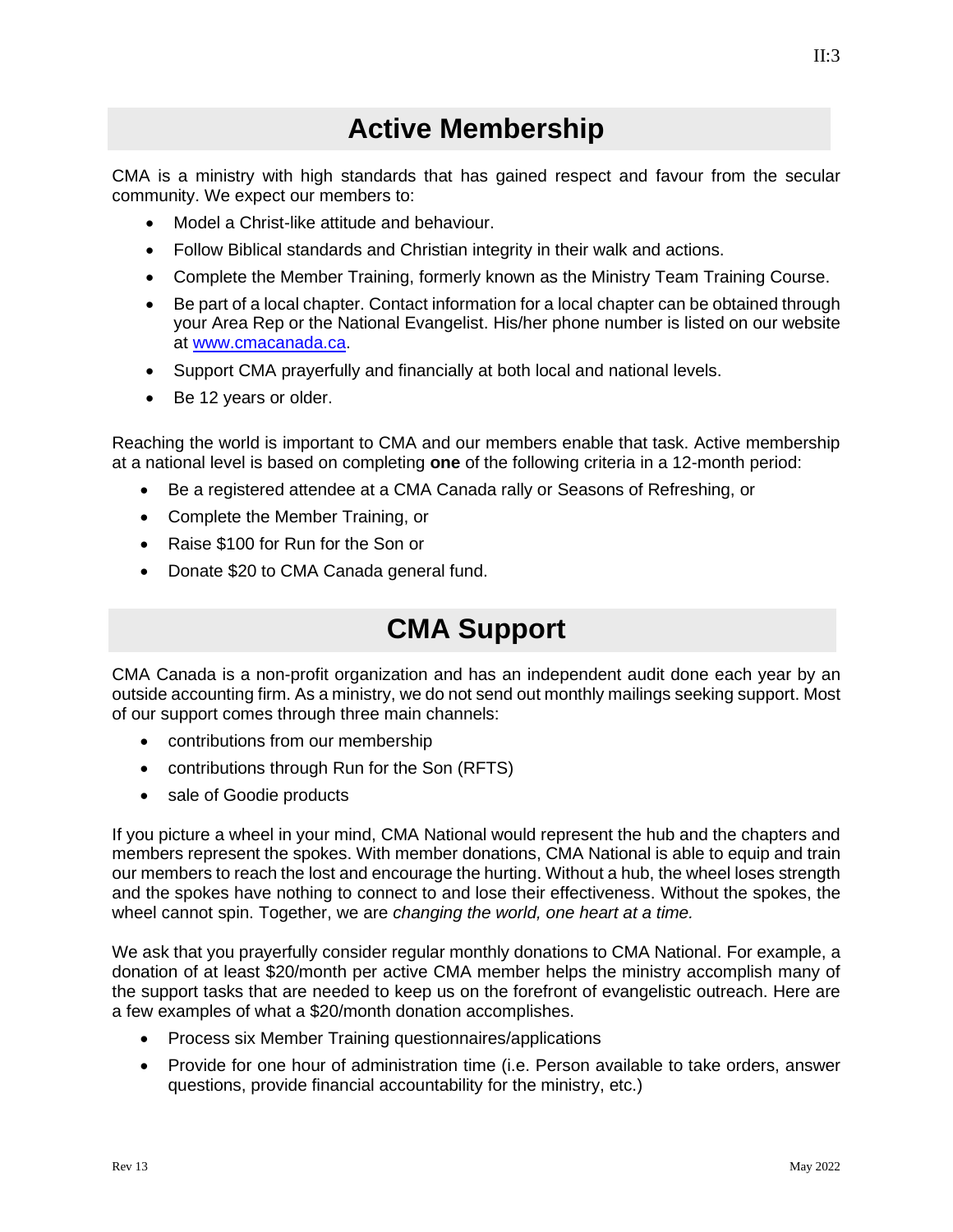- Cover two days of heat & power for the Support Centre
- Supply Condo fees two days
- Provide insurance for two days

There are many methods in which you can donate to CMA. Here are a few options:

- 1. Pre-authorized credit card payment or PayPal payment.
- 2. E-transfer to admin@cmacanada.ca
- 3. Cheques
- 4. Pick up donation forms at your Seasons of Refreshing and mail them to CMA at: Christian Motorcyclists Association, PO Box 521, Red Deer, AB T4N 5G1.
- 5. Call the National Support Centre at 403-343-1370.

Year-end donation receipts are sent out at the beginning of every year via bulk mailing. This includes all donations made to CMA National except RFTS donations, as money raised in RFTS comes from members and sponsors. If you make personal donations towards RFTS, please write yourself a donation receipt on the RFTS form as you would a sponsor.

### **Run for the Son**

<span id="page-11-0"></span>Run for the Son (RFTS) takes place early in the year, with donations being turned in by June 15, and is CMA's only fundraiser. In addition to equipping motorcyclists in the Canada and all over the world to reach the lost with the Gospel of Jesus Christ, CMA, working with and through our ministry partners has been able to extend our outreach to millions of people throughout the world.

Those participating in RFTS raise money by seeking individuals to make donations and/or sponsor them on the RFTS ride. The chapter or individual collects the money and sends it to CMA National. CMA National tallies the money with the final total being revealed either at a National/Regional Rally or through the National Evangelist to the members. The money is then distributed in the following method:

- 60% is given to three world-reaching ministries:
	- $\circ$  20% Missionary Ventures International places motorcycles/transportation in the hands of native pastors around the world
	- $\circ$  20% Open Doors Canada equips/trains persecuted Christians around the world with the Word of God
	- $\circ$  20% JESUS Film Project takes the message of the Gospel of Luke, translates it into native tongues, and shows the *JESUS* film to key people groups worldwide.
- 40% CMA provides ministry materials/training for motorcyclists in Canada.

Through your efforts in RFTS we have been able to:

- Supply motorcycles, bicycles, and other forms of transportation to indigenous pastors and evangelists around the world.
- Enabled the ongoing feeding of over 30,000 children through more than 300 churches (Missionary Ventures International).
- Distribute Bibles into the hands of those looking for answers (Open Doors).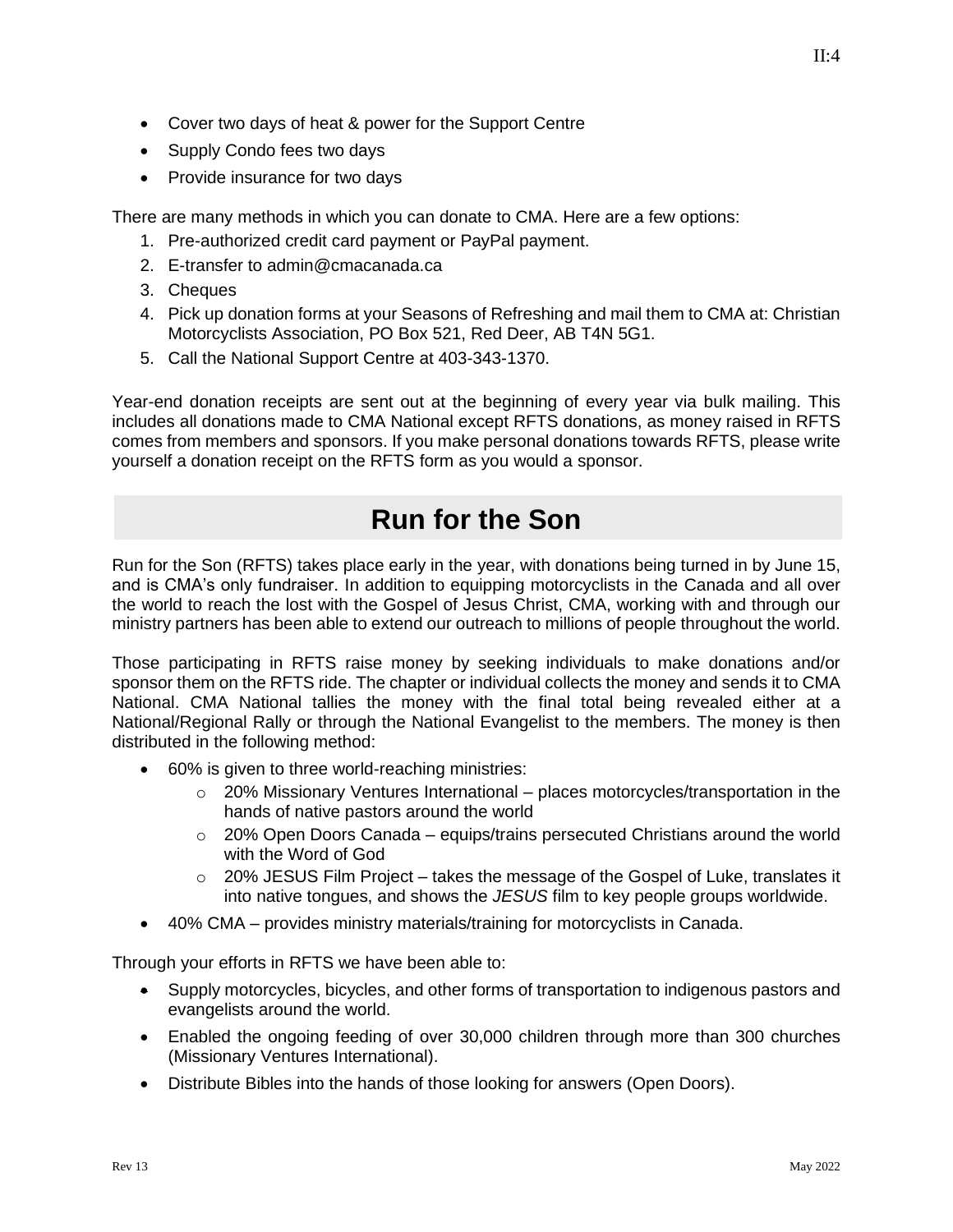- Provided the funds needed to train leaders, support the persecuted, and distribute many other Christian resources to persecuted Christians, in Cuba and around the world (Open Doors).
- Combine efforts with CMA internationally and reach millions of people with the saving message of Jesus.
- Provide the equipment to show the Jesus Film around the world and helped translate The Jesus Film into native tongues. (Their heart language)

<span id="page-12-1"></span>For more information on Run for the Son, we encourage you to contact your Area Rep and/or National Evangelist.

#### **CMA Logo**

<span id="page-12-0"></span>

® The CMA logo is a registered trademark and is worn by CMA members who have completed the Member Training (formerly known as the Ministry Team Training Course). People who have not completed the Member Training, or non-CMA members, may not or wear the official CMA logo.

Children 11 years and under may watch the CMA Kids DVD and wear the CMA Kids patch and clothing.





Students 12-17 years may complete the Youth Movement Member Training and wear the CMA logo and clothing with the CMA logo. Students should place the Youth Movement rocker above their CMA logo when wearing cloth or leather patches. At age 18 or older, CMA members are required to complete the Member Training in order to wear the CMA logo.

Non-members may only purchase wearable items with an outline logo under 2.5 inches or 6.4 cm and other non-wearable CMA items with an outline logo of 3.5 inches or 7.6 cm or less. Since the logo is a registered trademark, all copyrights are reserved. Any item with the CMA logo may not be sold without written consent from CMA National. *Members must obtain written permission from their National Evangelist before reproducing the CMA logo.* 

*Simple guidelines for CMA logo usage:*

- Chapters may use the CMA logo within the chapter on ministry related items and the chapter newsletter.
- Do not place any CMA logos on clothing or items to be worn by animals.
- Do not place the CMA logo on personal or chapter checks.
- Do not use words like reverend, pastor, evangelist, denomination, church affiliation, etc. on any items containing the CMA logo (i.e. rockers, nametags, business cards, etc.).

#### *Definition of CMA Logo:*

| <b>Triangle Shape</b> | $=$ | Father, Son and Holy Spirit.                            |
|-----------------------|-----|---------------------------------------------------------|
| Praying Hands         | $=$ | The way God would have CMA grow.                        |
| Cross                 | $=$ | The message and statement of faith (I Corinthians 2:2). |
| <b>Bible</b>          | $=$ | God's direction for CMA.                                |
|                       |     |                                                         |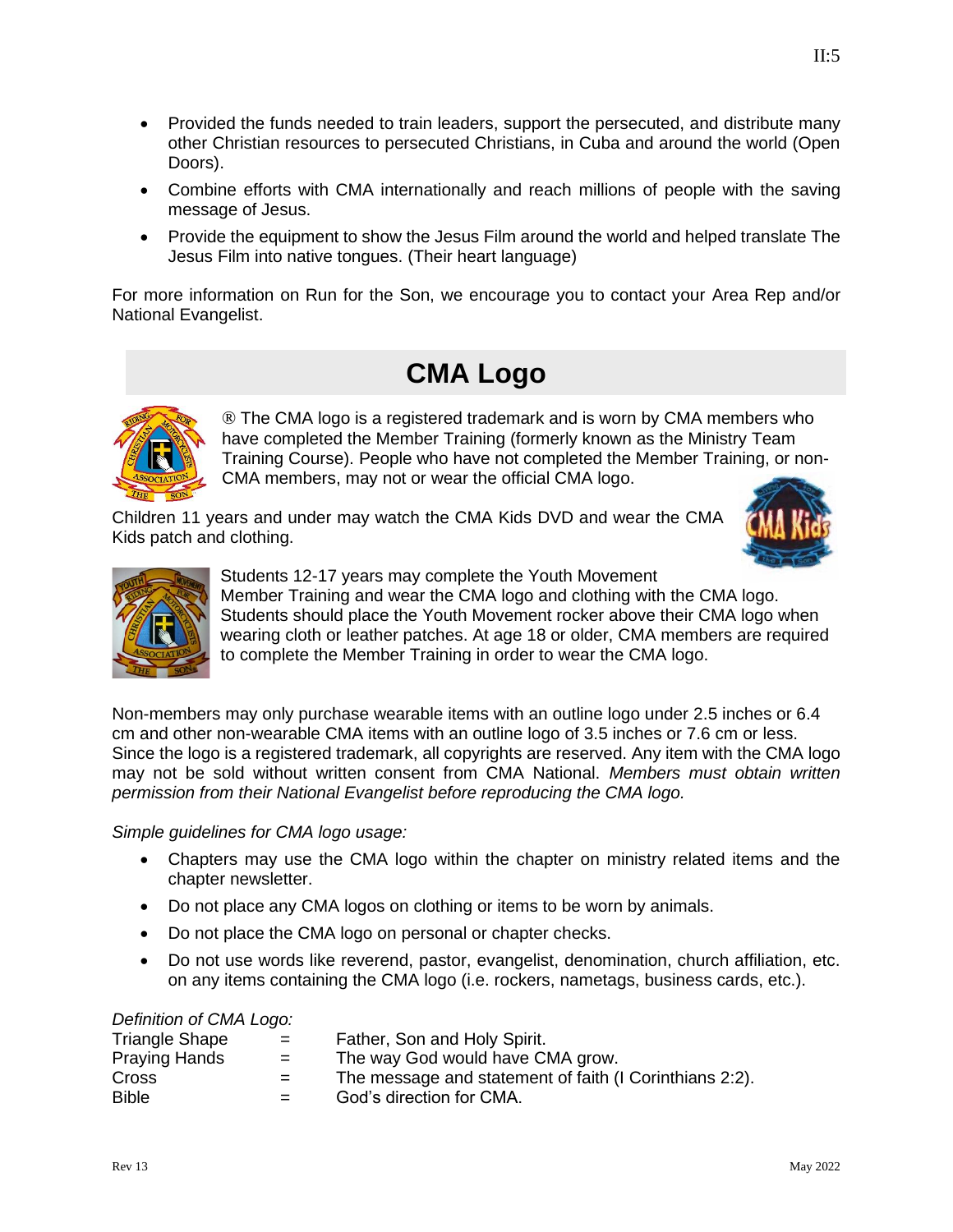<span id="page-13-0"></span>

| <b>Blue Colour</b>   | $=$ | The way of the cross leads home (to Heaven).                    |
|----------------------|-----|-----------------------------------------------------------------|
| <b>Yellow Colour</b> | $=$ | The crowns and rewards that will be for the faithful Christian. |
| Red Outline          | $=$ | The blood that makes everything it encloses effective.          |

#### **CMA Artwork**

All CMA artwork is owned, licensed, and controlled by the Christian Motorcyclists Association. It may not be copied, reproduced, republished, reprinted, or distributed in any way without written permission from the National Evangelist. All trademarks, service marks, logos, and trade names are proprietary to CMA. Any submissions or concepts become CMA's property and CMA shall not be liable for any use or disclosure of them.

#### **CMA Vest Standards**

<span id="page-13-1"></span>The CMA standard for vests states that:

• The front of a CMA member's vest (as pictured to the right) is to include the CMA Canada flag patch on the upper left side of the vest (which identifies the member's nation) and the 3" CMA logo or CMA nametag with logo on the upper right side of the vest. Nothing is to be placed above the Canadian flag patch or the 3" CMA patch/nametag. No other country or provincial flag patch shall be worn on the vest.



- The back of a CMA members vest is to include the CMA back patch and be easily distinguishable that the person is a CMA member. It is acceptable to wear rockers indicating a nationally appointed position. In placing these rockers on the vest, please ensure they are attached to the CMA back patch with no space in between. No other patches or rockers should be placed on the back of a CMA vest (i.e. territorial rockers indicating a city, province, chapter, or other location).
- Patches or pins that take you out of a neutral ministering position may not be worn on a vest with the CMA back patch or logo.

We ask that you commit to one back patch while serving as a member of CMA. Anyone who practices by word or deed anything that would discredit the testimony of Jesus Christ or the ministry of CMA will be asked and expected to remove his or her CMA back patch. If a member is asked to remove or return their back patch, no reimbursement should be expected, nor given, by CMA or its affiliates.

#### <span id="page-13-2"></span>**CMA Name Badges**

CMA offers name badges for sale to its members.

Members - Yellow name badge

Area Reps, Office Staff, Evangelists & Directors - White name badge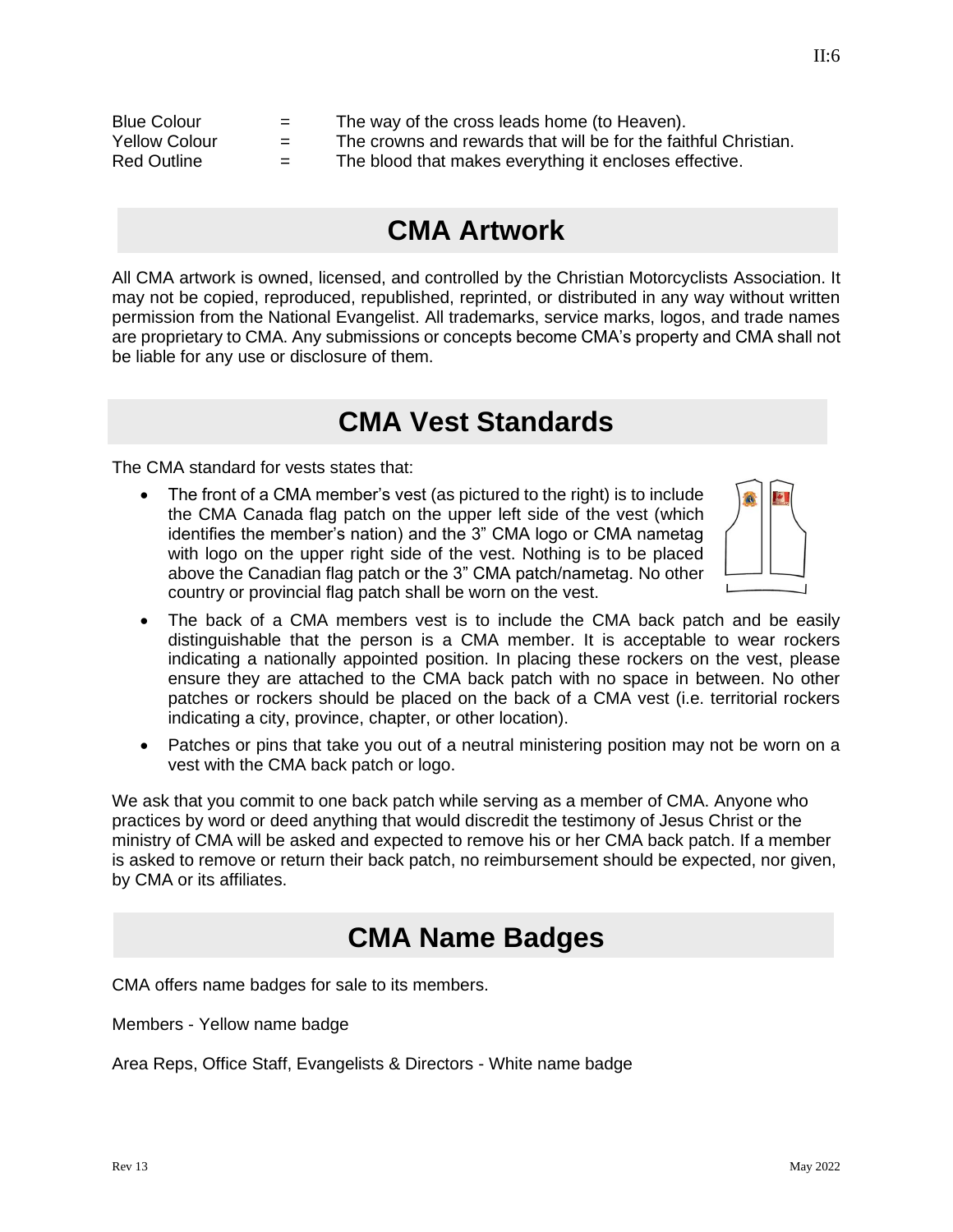### **Chain of Command/Communication**

<span id="page-14-0"></span>CMA has developed a chain of command and communication to aid members in receiving the information they need on a timely basis and provide chapters and members with support as needed. It is the responsibility of each leader to make sure that the next leader in the chain receives the communicated information.

Members are encouraged to refer to this chain of command/communication as needed. It provides a communication link to leaders in your area that are best equipped to answer questions and issues.

Phone numbers for your regional leaders are available on our website at [www.cmacanada.ca.](http://www.cmacanada.ca/) If you have questions pertaining to this handbook, your local chapter, finding another chapter, or how you can better serve the ministry of CMA at a regional level, we highly encourage you to contact your regional leaders.

#### **CMA National Positions**

#### <span id="page-14-1"></span>**Board of Directors**

The Directors meet throughout the year to seek God, set the vision for the ministry, and review/update policies. The Chairman of the Board oversees the CMA National Support Centre and the Evangelists.

#### **National Evangelist**

The National Evangelist's job is to implement the decisions from the Board of Directors throughout his area of responsibility. He is responsible for communicating and working with his team of leaders to grow CMA. He travels throughout the year conducting Seasons of Refreshing conferences and regional rallies, encouraging leaders, attending chapter meetings, and working secular events.

#### **CMA Support Centre**

<span id="page-14-2"></span>The Support Centre team is made up of a small group of dedicated individuals who use the talents God has given them to support the ministry at an administrative level. They work tirelessly to provide services our members need in order to be effective in the field of ministry.

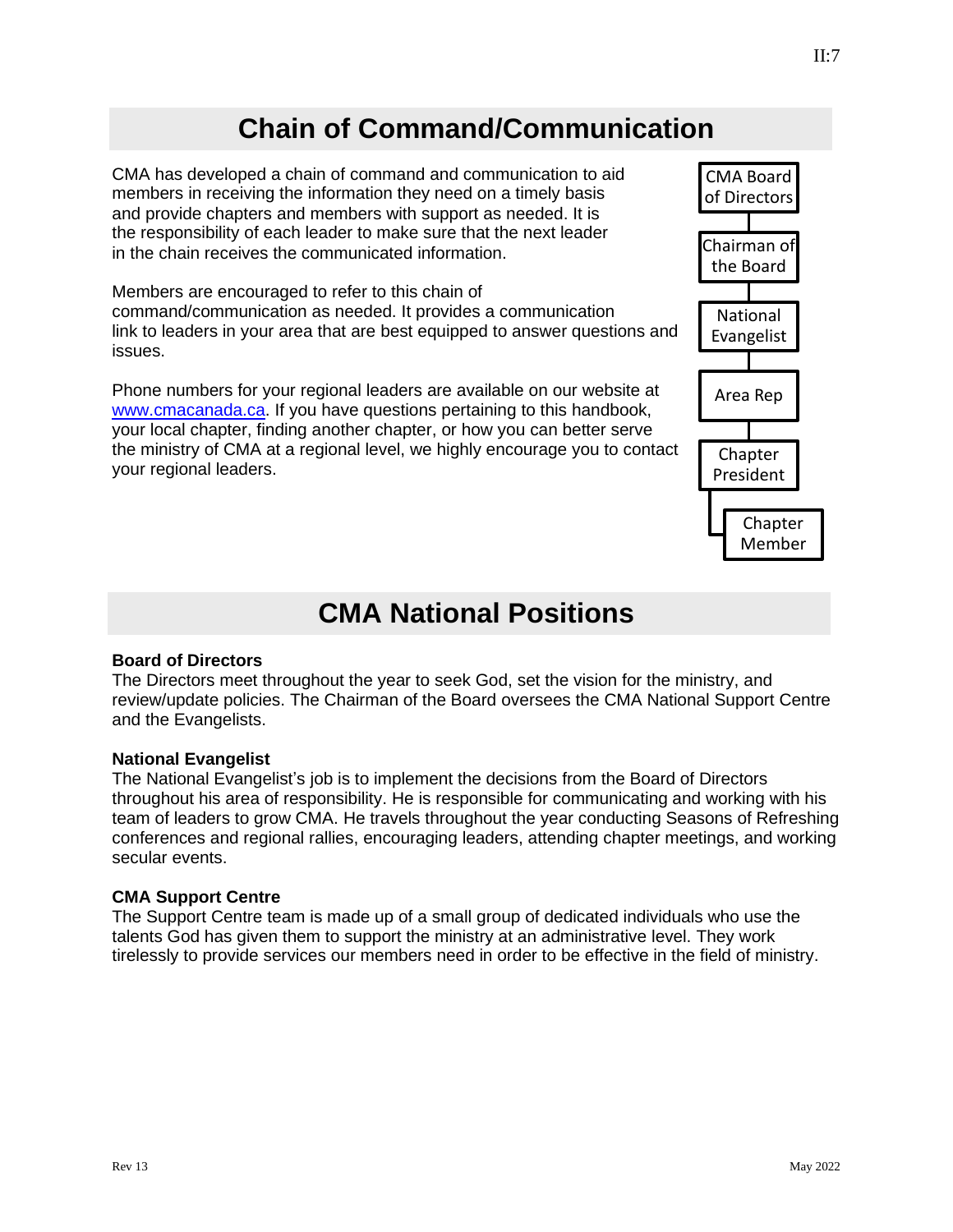$II:8$ 

#### **CMA Region Definitions**

<span id="page-15-0"></span>The ministry of CMA in Canada has National Evangelists that work with the regional leadership. Below is a definition of those regions:

- Western Region British Columbia, Alberta, Yukon & Northwest Territories
- Prairie Region Manitoba & Saskatchewan
- Eastern Region Ontario, Quebec
- Atlantic Region Atlantic Provinces & Labrador

### **CMA and the Church**

<span id="page-15-1"></span>CMA is an evangelistic para-church organization with a primary focus on *changing the world, one heart at a time.* We believe that to be an effective CMA member, our members need to be grounded in a local church. Every effort should be made to place new Christians in a local church and healthy chapters. Our goal is to add to the local church with active ministry. Ordinances of the church (i.e. baptism, communion) should be a part of the local church.

### **Representing CMA with Integrity**

<span id="page-15-2"></span>Listed below are several guidelines to provide a foundation for members in ministry. These procedures are in place to protect the integrity of our members and CMA. If you have any questions, please contact your Area Rep or National Evangelist.

- Commit to one back patch.
- Walk the Christian walk at all times, even when you are not wearing the CMA logo.
- Maintain gender lines in ministry (i.e. women minister to women, men minister to men, or couples minister together).
- Have modesty in apparel.
- Understand that the use of tobacco or alcohol by a CMA member at any CMA meeting or designated ministry area is not permitted.
- Smoking of marijuana is strictly prohibited.
- Involve only CMA members in services (including prayer) at secular events (if possible).
- Refrain from placing the CMA logo on secular event fliers as a sponsor or promoter. The logo may be used to announce that CMA will host a worship service or biker blessing*.*
- Refrain from sharing booth space with another motorcycle ministry.
- Refrain from using CMA to build recognition or support for another ministry.
- Refrain from using questionable door prizes (i.e. tattoo, body piercing, bar certificates.)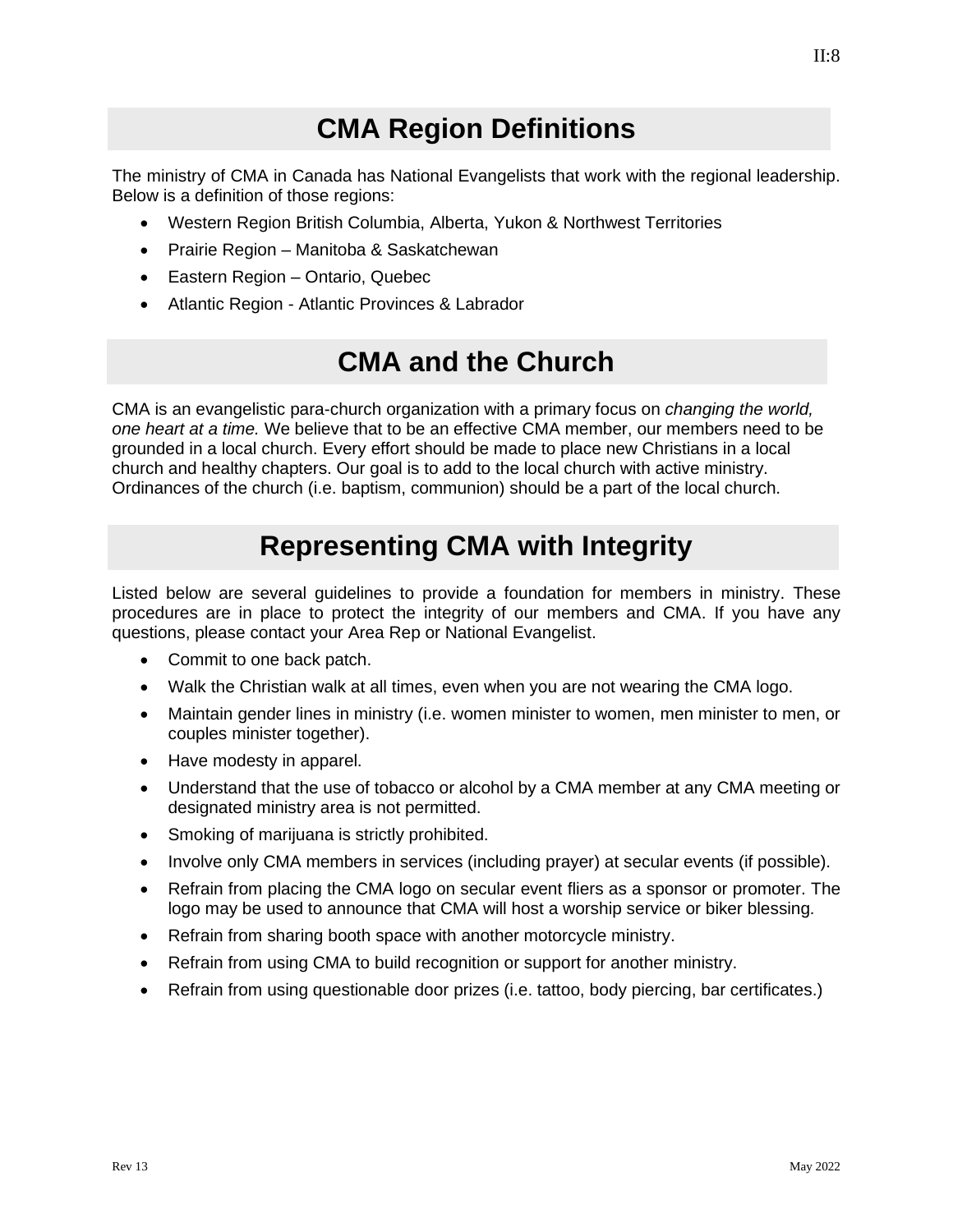### $II:9$

### **Social Media Etiquette**

Social media connections go beyond the people in our "friends" list to include "friends of friends" in an ever-expanding network. Your words and actions do not reflect on only you as an individual, but also on CMA in your nation and CMA internationally. When you choose to become a member and visibly proclaim your status as a Christian, you are accepting the mandate from the Bible that you will "live wisely among those who are not believers, and make the most of every opportunity (Colossians 4:5, NLT)."

We have to be careful that the opinions and pictures we share in a public forum, whether on our personal pages or on our CMA pages, point people toward Christ, and do not polarize them on current social topics and concerns. As the saying goes, "We cannot minister to those we offend." While we may have strong feelings on a particular topic, we should seek God for His wisdom on what we share.

Things to avoid:

- Pictures depicting you or others in questionable situations
- Pictures with alcohol type beverages
- Pictures of scantily dressed women
- Protests (these are polarizing topics that alienate groups of people from God's love)
- Judgements on the leadership of other nations
- Negative comments about other motorcycling groups (including Christian groups).
- Words or picture that would take you out of a neutral ministry position.

#### **Ministering with Accountability**

<span id="page-16-0"></span>CMA is an interdenominational organization. We recognize that there are differences in the doctrines and practices of our members in the local church. CMA's ministry is one of salvation, restoration, and Christian growth through the Bible.

Listed below are several guidelines for accountability for members in ministry. These procedures are in place to provide accountability to our members and CMA. If you have any questions, please contact your National Evangelist

- Report any ministry results or activity to your chapter secretary.
- Be active in your local chapter.
- Notify your National Evangelist if you are serving as a chaplain for a secular organization.
- Do not consume alcoholic beverages (including near beer) while wearing the CMA logo.
- Avoid usage of titles that may mistakenly identify you as a national CMA officer.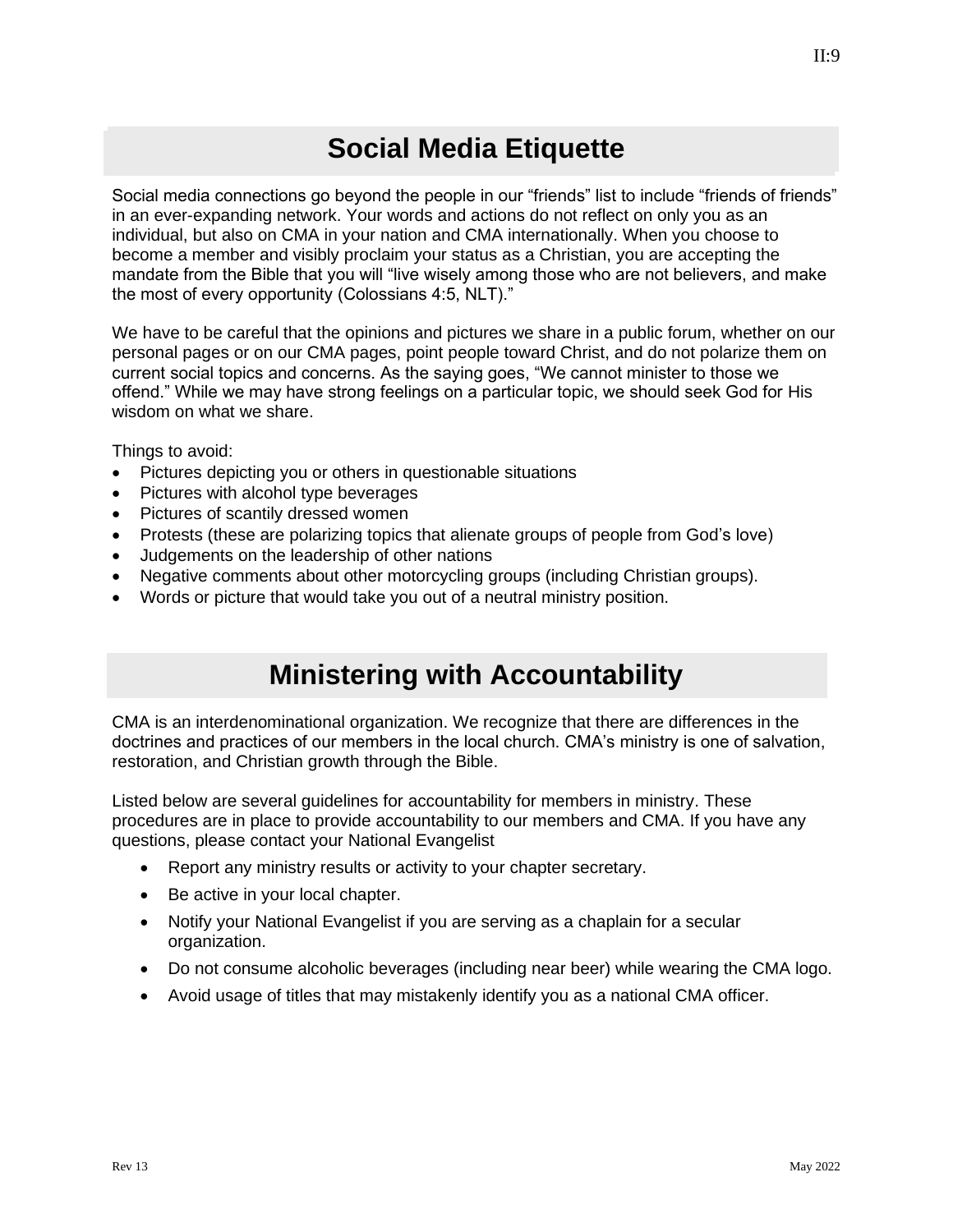#### **Ministering to Minors**

<span id="page-17-0"></span>CMA ministers to motorcyclists of all ages, and Youth and Children's Ministry is a growing sector of the ministry of CMA. Jesus welcomed the children on numerous occasions and cautioned those who would hurt them (Matthew 18:6). In order to protect children and the integrity of CMA and its members, it is required that all CMA members who are involved in ministry to minors complete a Criminal background with vulnerable sector check every 3 years.

#### **Youth Movement**

#### <span id="page-17-1"></span>**Why is CMA looking to minister to young people?**

*Because of the need.* The overwhelming need for young people to find Jesus pushes us to consider what part we should play in reaching young hearts for the Kingdom of God. Certainly, there are thousands of churches and hundreds of para-church organizations all focusing on young people, but CMA has a unique foundation from which to reach out to our nation's youth.

*Because we can make a difference.* It is not that other organizations and countless churches are not doing a good job; it is just that the job is so large. The members and families of CMA are a powerful and anointed force that can show many young people the love of Christ. Our dream is to begin a focused youth outreach in each chapter across the country. These local Youth Movements would provide teenagers with opportunities for fun, worship, discipleship, and service. Led by a CMA member from within the local chapter, the local Youth Movement would not only be an exciting youth program, it would be a valuable link to the heart, people, and ministry of CMA, bringing the generations together in attempts to work side by side in *changing the world, one heart at a time*. Who better to reach out to teenagers, who can at times be rebellious and hard headed, than motorcyclists who have had their lives turned upside down by the love of Jesus?

#### **How Can I Get Involved?**

Young people ages 12-17 can complete the CMA Youth Movement Member Training, become members of CMA, and wear the CMA back patch.

#### **What is a local chapter Youth Movement?**

To a teenager, having something to do that they enjoy and believe strongly in is important, and the Youth Movement is just that. A Chapter Youth Movement is an exciting local gathering of young people that share the same love for Jesus and desire to serve Him in conjunction with their local chapter. Youth Movement provides them not only with a community of fellow Christian teens who are involved in the same types of activities, but also with ways to use the gifts that they have been given by God in ministry. The meetings are built around living for Christ and activities that young people enjoy. There are opportunities for outreach and service that will challenge them and push them forward in their walk with Jesus. They will enjoy all the fun that they have together as well as the love and acceptance that they find in their local movement. They will also enjoy the connection to the larger national network of other local Youth Movements and to CMA. It will be something that they are proud to be a part of and excited to tell their friends about.

To the adult members of the chapter, the Youth Movement is not only an exciting and inspiring aspect to their ministry but represents new ministry opportunities. Involvement and supporting a local Youth Movement is an investment in the lives of young people and in the future of CMA.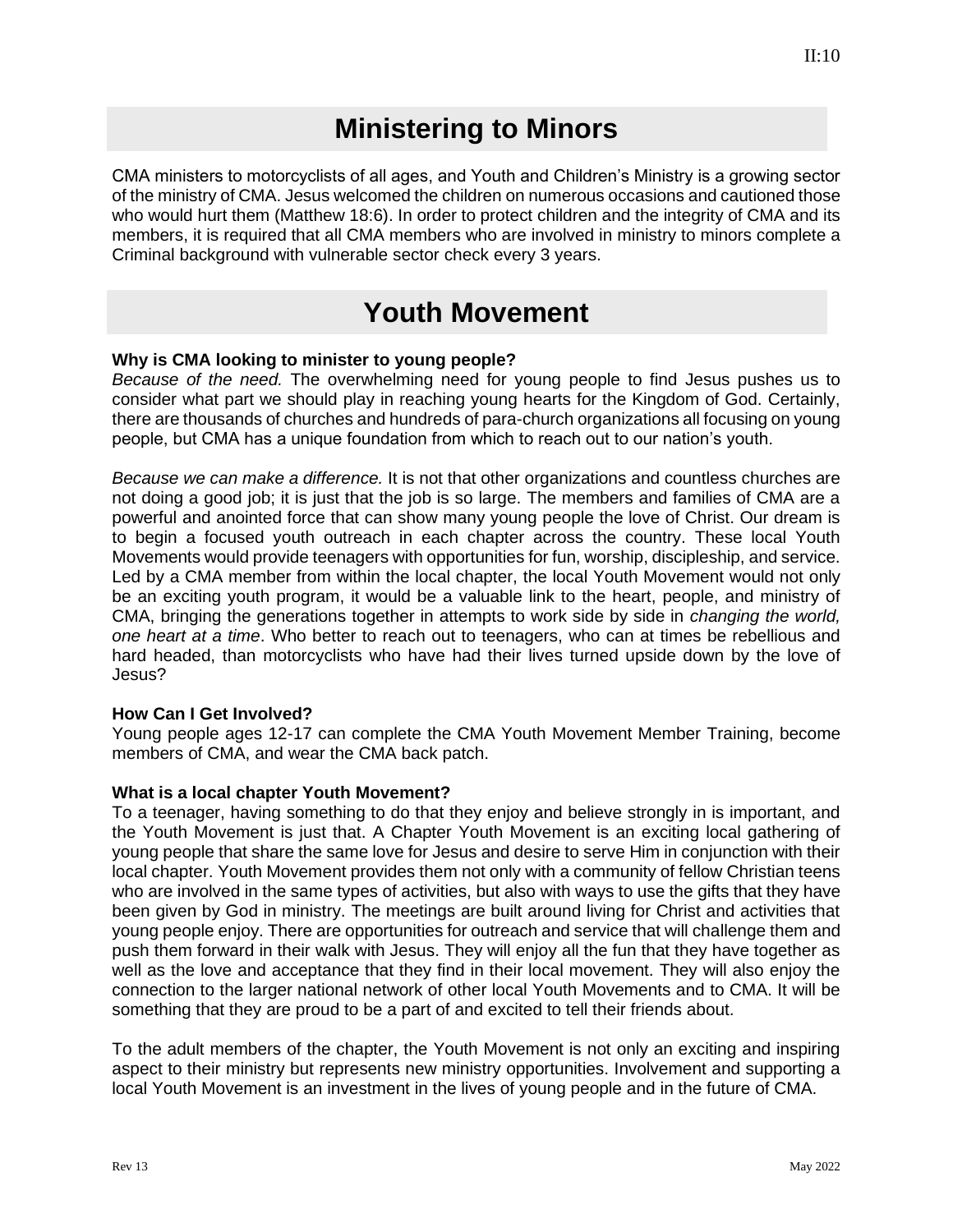#### **Guidelines for Local Chapter Youth Movements**

- CMA Youth Movement members are encouraged to form their own local CMA recognized groups. This recognition is not a chapter charter, but a certificate of recognition. These Youth Movement groups will be known as "Specific Name" Youth Movement of "Existing Chapter."
- Local CMA Youth Movements must be based out of and overseen by an existing CMA chapter.
- Local CMA Youth Movements must have an adult member or members from the existing chapter willing to accept the responsibility of being the overseer of the youth group. This person(s) must meet the qualifications for CMA Youth Movement Leaders. Information can be obtained from your Area Rep or National Evangelist.
- Students involved in the local chapter Youth Movement should be ages 12-17. Young people ages 18-25 should be encouraged to get involved in the CMA Leaders in Training program.
- Local chapter Youth Movements can have their own name and small patch as approved by chapter and regional leadership.
- Local chapter Youth Movements can elect officers as they decide. (Mentoring and training is the goal, so flexibility is important).
- Local chapter Youth Movements can meet independently from the parent chapter but must have adult chapter member(s) present.
- Local chapter Youth Movements can plan events independently from parent chapters but are encouraged to think of ways to remain involved in chapter events as well.
- Local chapter Youth Movements are encouraged to be involved in Run for the Son. Donations will be accounted together with parent chapter.

### **Fast Lane**

<span id="page-18-0"></span>The Christian Motorcyclists Association has been working on *changing the world, one heart at a time* since 1974 and has gained an honourable reputation in the secular biking world. Since the 1980s, the motorcycling industry has been producing motorcycles focused on different styles of riding, which has created many subcultures of motorcycling. In order to reach into these subcultures of motorcycling, Fast Lane was created. Fast Lane is an extension of CMA into these motorcycling areas, which include, but are not limited to, super bikes, dual sports, and quads. These areas of motorcycling are growing rapidly, as is our need to reach into them with the Gospel of Jesus Christ.

As always with the ministry of CMA, we look beyond the differences and love people as they are. It is the work of the Spirit of God to change people's lives. God has not called us to major on the differences; He has called us to look beyond the physical and see the heart condition.

For more information on how you can be involved in the CMA Fast Lane - please contact your Area Rep or National Evangelist.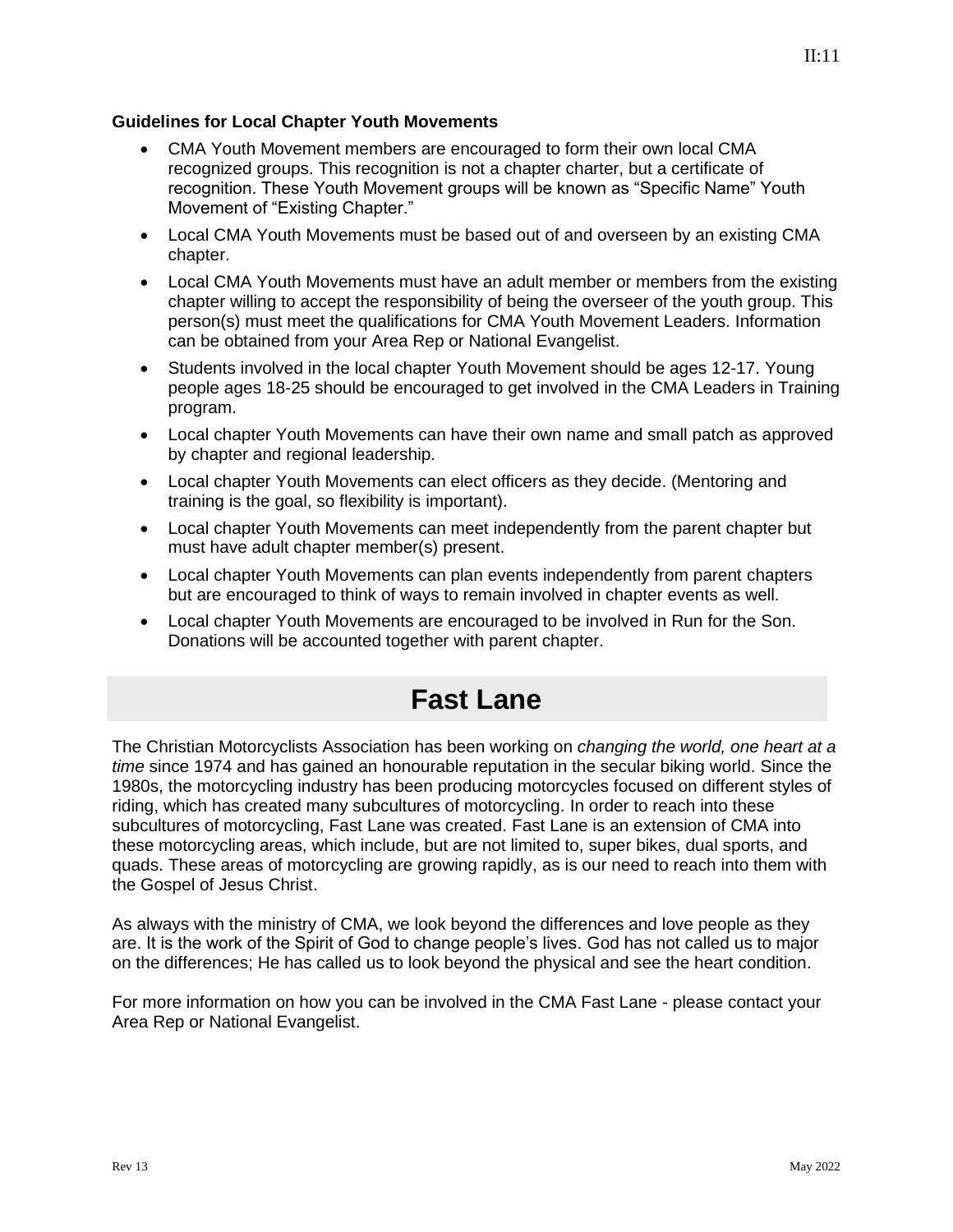<span id="page-19-0"></span>Only official CMA websites may use the CMA logo or any CMA trademarks. Material from the official CMA websites may not be copied, reproduced, republished, reprinted, or distributed in any way.

Besides the national CMA Canada website, only chapters and evangelists are permitted to have a CMA-related website. Chapters may develop websites to reach local motorcyclists, subject to the following rules and limitations. Please note that all CMA websites remain under the governance of CMA leadership and need to comply with CMA standards.

- 1. National Support Centre must approve the website.
- 2. Chapters may not link their website to unfavourable biker organizations or businesses.
- 3. Chapters may offer to accept prayer requests, but they are not to post them on their site.
- 4. Chapters should avoid posting addresses their websites. Email addresses are an alternative.
- 5. Information on the website must pertain only to the chapter and its activities not about CMA Canada. Instead, provide a link to the CMA Canada website.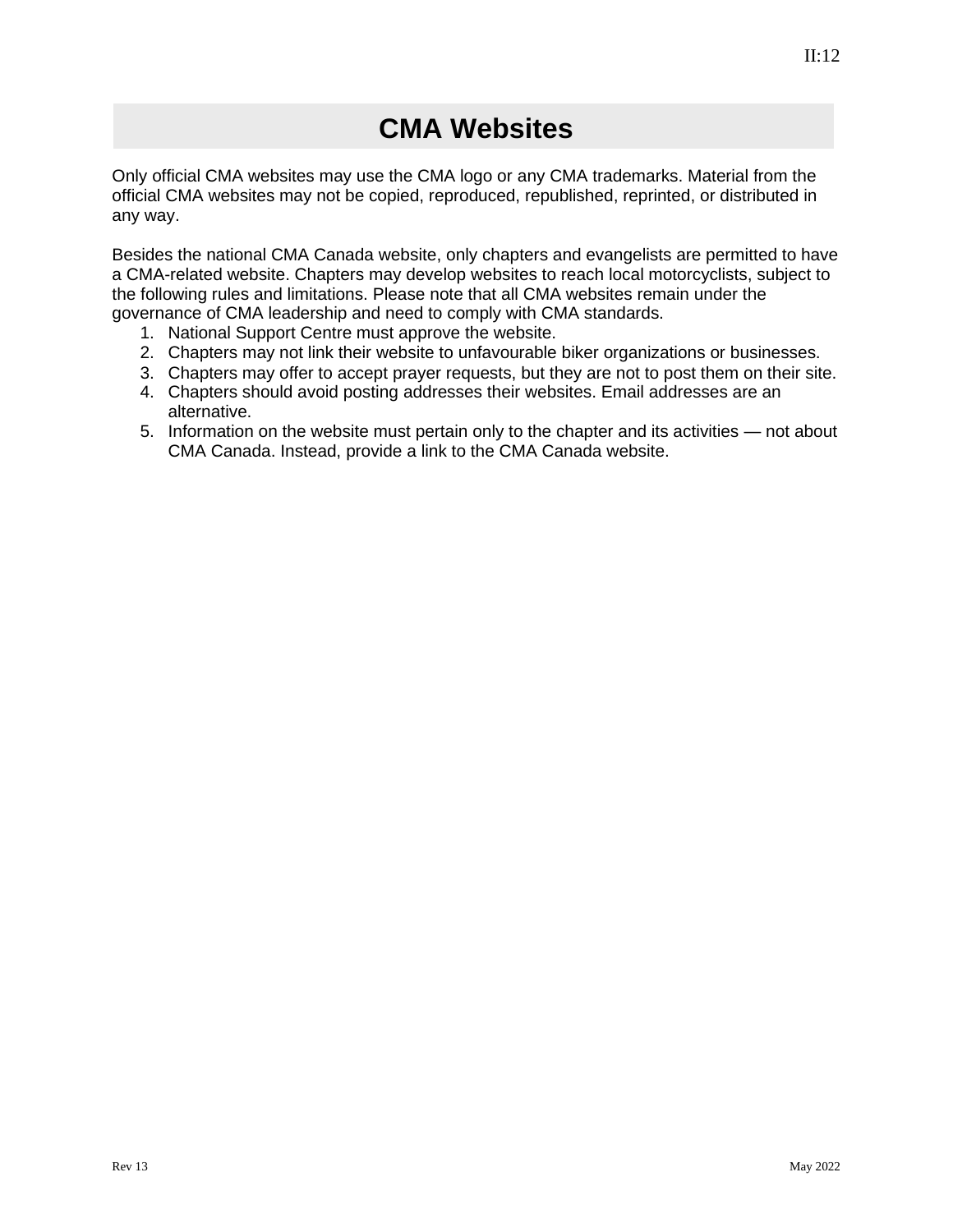### **III. Regional Material**

*CMA Regional Information*

| III:1 |
|-------|
|       |
| III:3 |
|       |
|       |
|       |
|       |
|       |
|       |
| III:6 |
|       |
| III:6 |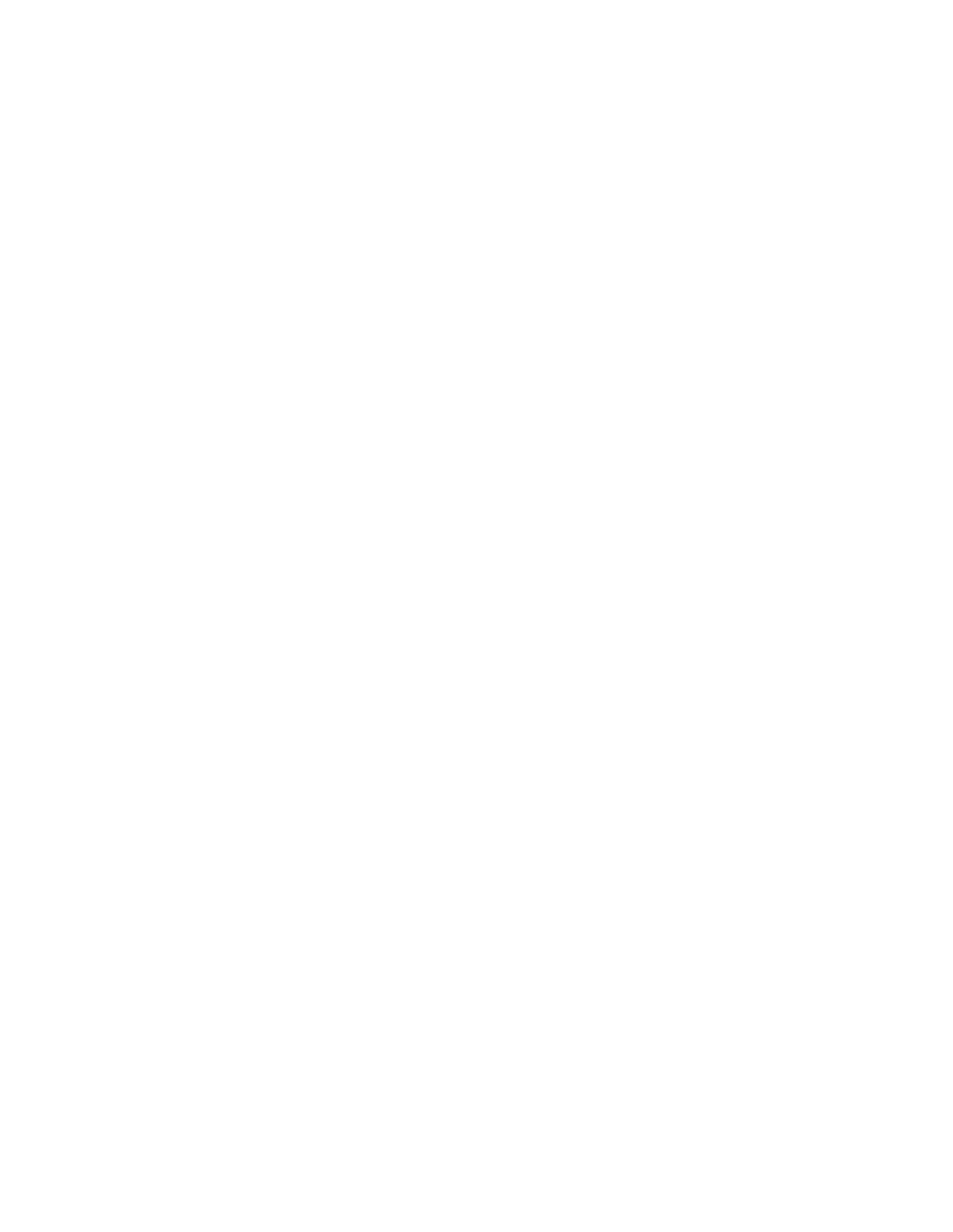### **Regional Leadership**

<span id="page-22-0"></span>Regional leadership is in place to help lead and coordinate the chapters and members in the individual regions. They function on a volunteer basis, and they are a vital part of the ministry of CMA. Due to the nature of their positions, Area Representatives are not members of local chapters. Regional leadership positions are annual appointments subject to yearly review.

The qualifications for anyone to be in a regional leadership position are:

- **Godliness**
- Respected among peers
- A proven worker, an organizer and a promoter
- A regular financial supporter of CMA National (donates a portion of money to CMA National consistently)
- One who will be a positive influence both as a leader and a follower
- One who makes the ministry of CMA a high priority
- Active in the CMA vision of evangelism and Christian growth
- Involved in both secular and CMA events
- Able to encourage, correct, and discipline from a scriptural basis
- Willing to step aside quietly and peacefully if working within the guidelines, responsibilities and expectations of CMA is not possible
- Does not consume alcoholic beverages nor tobacco products
- Complies with CMA's vest standards

Leadership qualities include:

- Believes in CMA
- Teachable spirit
- Positive influence
- Full of faith
- Full of wisdom
- Good reputation
- Strong desire to be led by the Spirit of God
- Responsible
- Leads by positive influence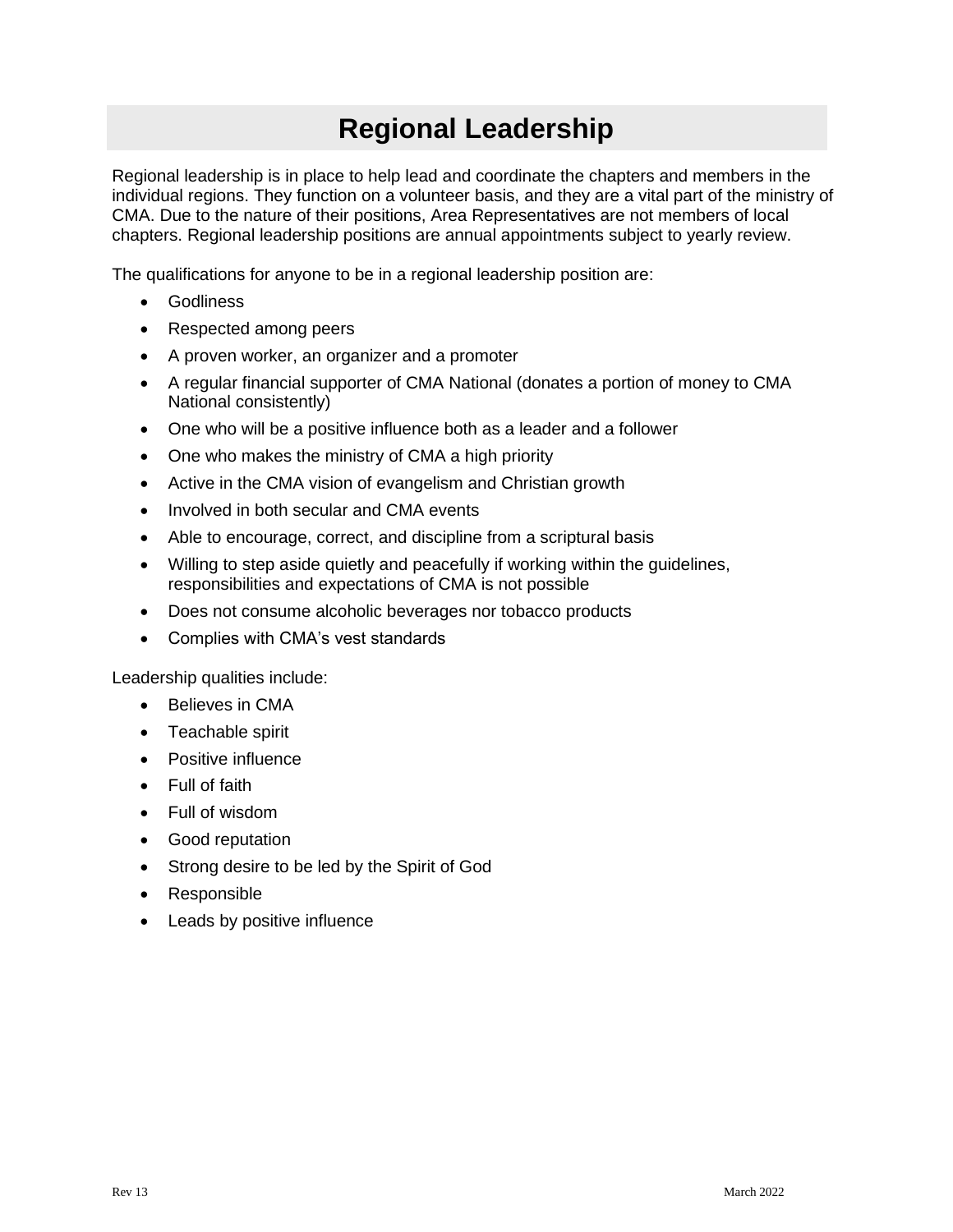### **Area Representative**

<span id="page-23-0"></span>*Area Representative or Area Rep: Assistant to the National Evangelist.*

The Area Rep is appointed to office by the National Evangelist after approval from the Board of Directors. He/she works to grow ministry within the region.

Responsibilities of the Area Rep to the chapters and region include:

- Encouraging chapter leadership.
- Sharing region and national information with chapters.
- Visiting chapters.

Responsibilities of the Area Rep to the National Evangelist include:

- Assisting the National Evangelist.
- Notifying the National Evangelist of chapter issues.
- Traveling with the National Evangelist to chapter events/meetings.
- Submitting quarterly reports to the National Evangelist.

Certain Area Reps may have specific responsibilities and areas of concentration. Two of these special areas of concentration are CMA Youth Movement and Fast Lane.

Responsibilities of an Area Rep with a Youth Movement concentration include:

- Working to network local Youth Movements and local chapter Youth Movement Leaders.
- Coordinating the region's Youth Movement events at the regional rally.
- Working with the Area Rep to communicate/plan region Youth Movement events.
- Representing the CMA Youth Movement at various CMA functions in your region.
- Loving young people.
- Becoming a spiritual mentor to young people.
- Finding ways to build relationships and community with young people.
- Involving young people in evangelistic interest-group outreach.
- Involving young people in CMA events/programs (i.e. Member Training, regional rallies, Run for the Son, area outreaches).
- Helping young people connect with national Youth Movement training and discipleship materials as well as Youth Movement merchandise

Responsibilities of a Regional Rep with a Fast Lane concentration include:

- Working to network local Fast Lane chapters and local CMA chapters.
- Working with the Area Rep to communicate all Fast Lane events in the region.
- Representing the Fast Lane at CMA events in your region.
- Coordinating the Fast Lane events at the region rally.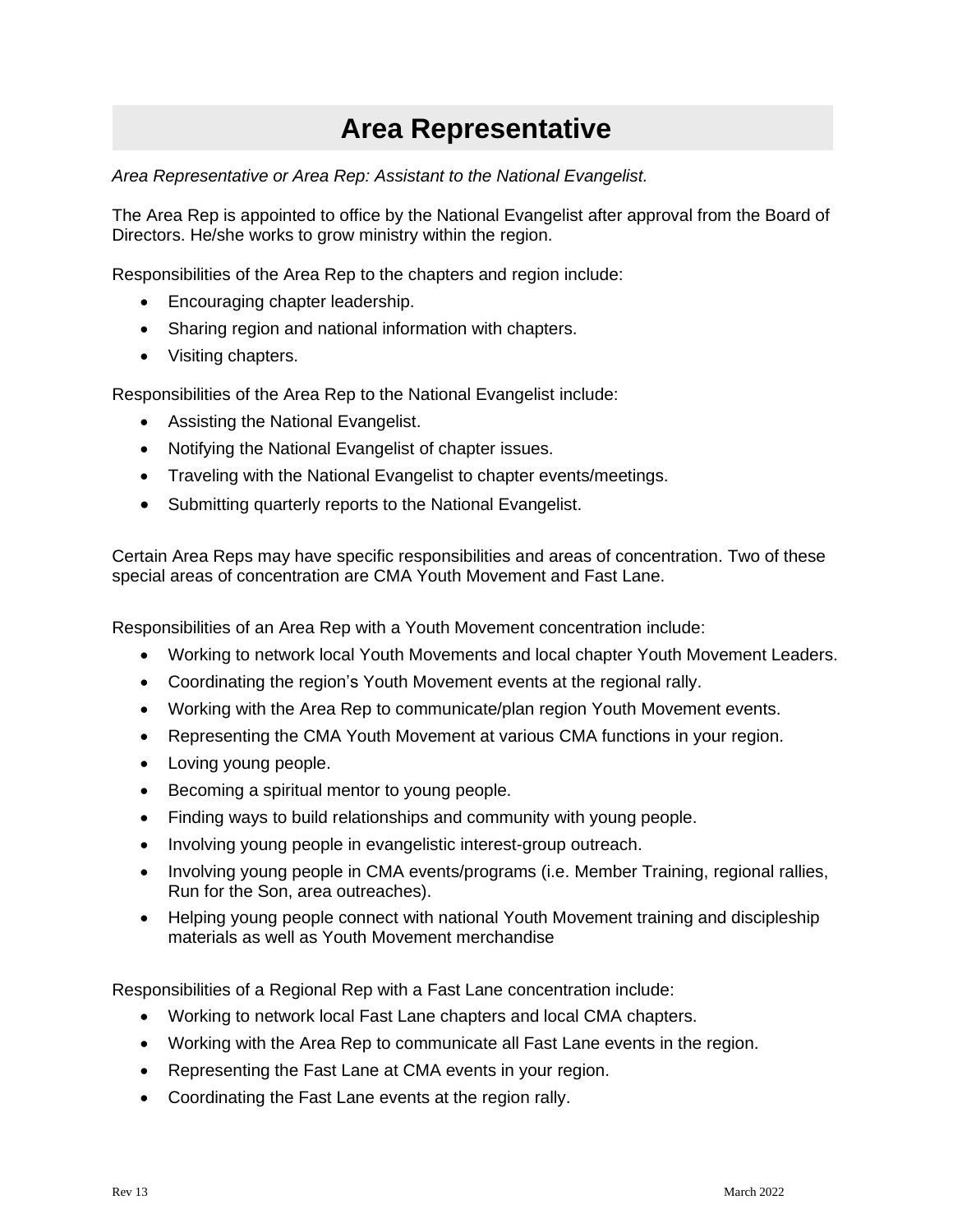- Conducting quad sport, dual sport, sport bike rides, etc.
- Conducting seminars on what is going on with Fast Lane in your region.
- Finding ways to build relationships and community with Fast Lane areas of ministry.
- Encouraging Fast Lane participants to become active in CMA events/programs (i.e. Member Training, regional rallies, Run for the Son, area outreaches).

#### **Goodie Representative**

<span id="page-24-0"></span>*Goodie Representative: A volunteer that sells CMA Goodie and ToolBox items at CMA rallies.*

The Goodie Representative is appointed to office by the National Evangelist after approval from the Board of Directors.

Responsibilities of the Goodie Representative include:

- Traveling to CMA rallies within their region.
- Communicating with CMA National regarding travel schedules.
- Carrying, selling, and inventorying Goodie and ToolBox items at CMA rallies.
- Keeping accurate records of inventory and monies received.
- Sending money collected at a rally and an inventory report to CMA National immediately following a rally.

### **Chapter Officers' Training**

<span id="page-24-1"></span>*Chapter Officers' Training: A meeting between regional and chapter leadership to communicate information, needs, and concerns.*

This annual meeting between the newly elected officers for the coming year and the regional leadership provides an opportunity for:

- Informing chapters of dates for regional events
- Opening lines of communication between regional and chapter leadership
- Discussing common issues and concerns
- Growing in understanding about chapter teamwork and effectiveness at rallies
- Growing from other chapters' ideas
- Learning about chapter office duties
- Setting regional goals and objectives
- Training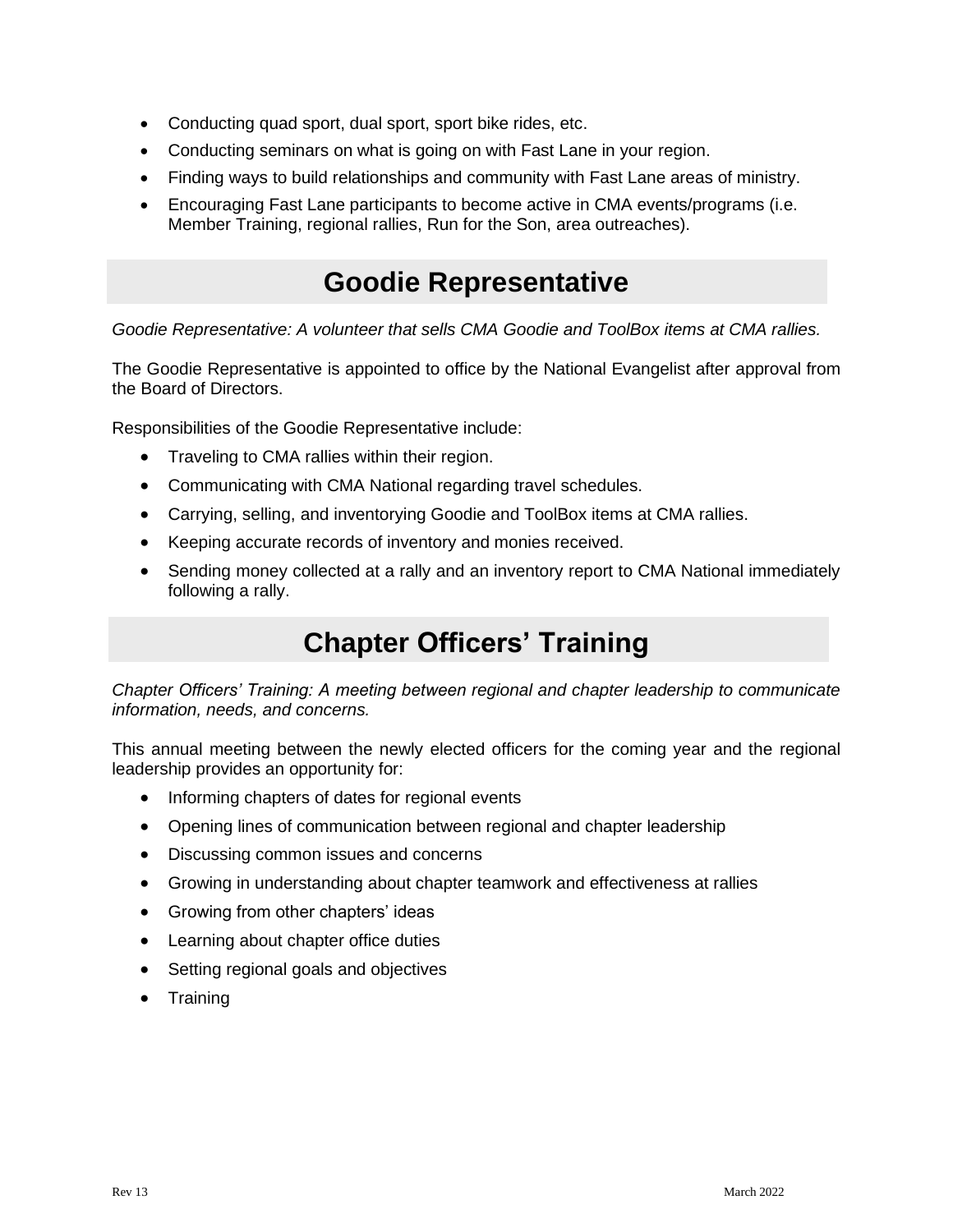### **Seasons of Refreshing**

<span id="page-25-0"></span>*Seasons of Refreshing is a critically important CMA event held each winter/spring to inspire and equip the members of CMA.* 

As members of CMA, we are an army that marches forward with a clear focus and purpose of *changing the world, one heart at a time*. Within this focus comes the need for precise instruction and direction for what God would lay as our foundation of ministry for the year. As Christians, we are called to maintain fellowship with our fellow laborers. With this in mind, the ministry's leadership seeks God's direction to address the current needs of CMA and how to equip ourselves to be effective and relevant on the front lines of ministry.

The region's National Evangelist presents this material in each region during the first half of the year. The content has a uniform message (while still allowing for the opportunity to address the unique needs of each province) aimed at informing and encouraging our members. Learn what God accomplished during the past year of ministry. Become equipped and inspired for what He can and will do as we work together as a team to advance the Kingdom of God. These events are a vital part of being a member of this ministry, providing opportunities for fellowship, reconnection, and fun. Come and be challenged and refreshed with us!

Dates for the upcoming conferences are posted in the newsletter and on the website. Some locations have childcare and pre-registration available. Please contact your Area Rep for more information. Their contact information can be found in the newsletter and at [www.cmacanada.ca.](http://www.cmacanada.ca/)

#### **Regional Rally**

<span id="page-25-1"></span>*Regional rallies are events that provide an awesome opportunity to refill your spiritual tank and encourage members and those they have been working with in ministry.*

At any given time, CMA members can be found working areas of ministry around their region. Whether it is the local bike night, a visit to the hospital, a secular rally, a prison visit, or another ministry opportunity, our members are constantly pouring out the love of Christ on those around them. Quite often, we miss services at our home churches due to these ministry opportunities. With this in mind, CMA hosts regional rallies throughout the year to offer opportunities for our members to come back together and refill their tanks. These events are often referred to as a "homecoming" or "family reunion" or "revival."

Regional rallies combine the pleasure of motorcycling with the reenergizing of the heart. The environment is ideal for members to invite guests we have met in ministry to enjoy a weekend surrounded by the love of God.

Dates for the upcoming rallies are posted in the newsletter and on the website. Some locations have childcare and pre-registration available. Please contact your Area Rep for more information. Their contact information is in the Newsletter, The Extra Mile and at [www.cmacanada.ca.](http://www.cmacanada.ca/)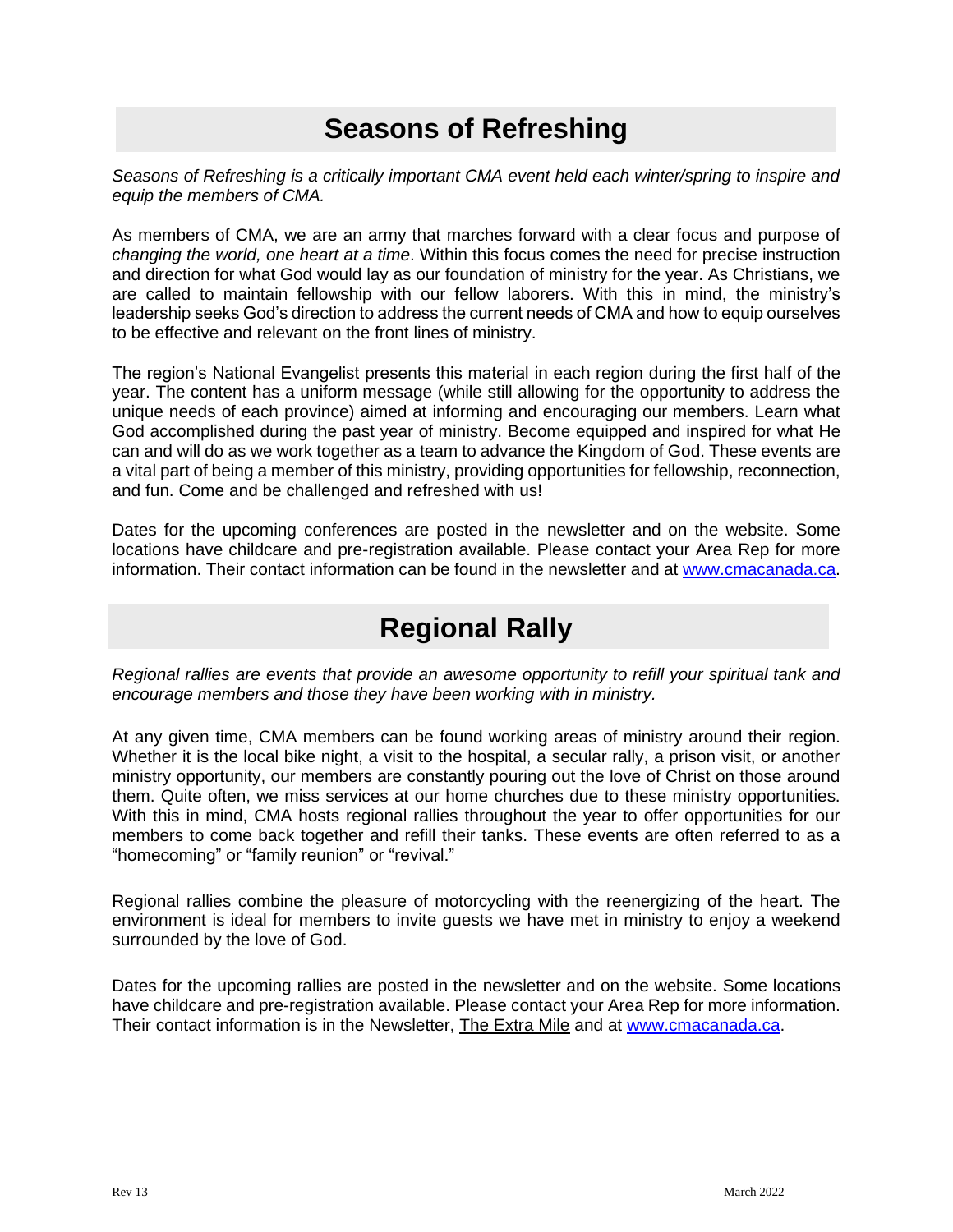### **Biker Blessings**

<span id="page-26-0"></span>*Biker Blessing: An opportunity to pray with a motorcyclist for safety during the riding season and any needs that he/she may have.*

This may be performed with one or many motorcyclists as the opportunity arises. When God opens the door, be sensitive and move through the door, understanding that the opportunity is to pray and share Jesus. It is more important to remind the motorcyclist that while our riding safety is imperative, it is more important that our lives be in relationship with Jesus.

The biker blessings card is a tool that can either be read during the time of prayer or given to the individual or group to be read after the time of prayer. Remember that it is not the words you say, but what the Spirit of God does. This is not a complicated matter but is simply an open door. As God opens the doors, then pray with men and women about the needs of their lives and their safety on the highways.

There are many methods to conduct biker blessings. The method described below is one example that works well in many circumstances:

- Have the riders stand by their motorcycles.
- Choose several Christians to assist you.
- Have each Christian take cards and stickers and pray as a group.
- Pass out the cards and the stickers to the individual motorcyclists (allowing the motorcyclists to put the stickers on their motorcycles).
- Remind the motorcyclists that as you are praying over them and their motorcycles that if they have any particular needs this would be a good time for them to present their needs to God as you pray.
- Pray a prayer of safety, blessing, and direction from the Spirit of God on the motorcyclist's lives.
- Let the motorcyclists know that if they would like individual prayer after the prayer, that they can contact you. This would be a good time to pass out Bibles, as you feel led.

#### **Biker Sunday**

<span id="page-26-1"></span>*Biker Sunday: A church service where* motorcyclists *are invited to attend.*

Three common purposes of a Biker Sunday are:

- Show support to the local church
- Provide a setting where motorcyclists friends can be invited to church
- Promote Run for the Son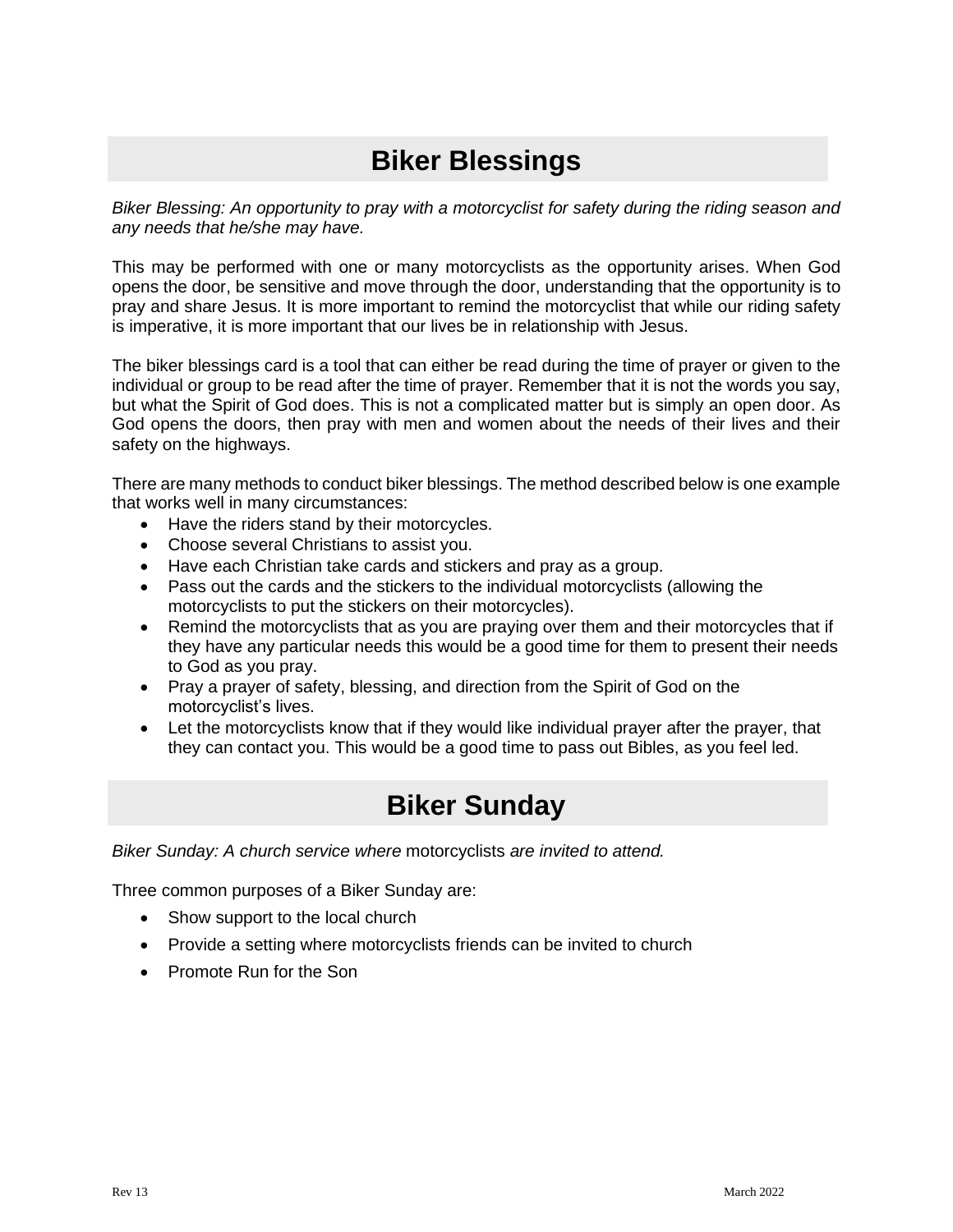### **Women's Conference**

<span id="page-27-0"></span>*Women's Conference: A time of ministry and teaching with women to build the body of Christ.*

Women's conferences are held in various regions and at various times throughout the year. They offer opportunities for the ladies of CMA and their friends to spend time together in a getaway filled with God's Word, relaxation, fellowship, and fun.

If you are a woman and are interested in attending such a conference, please check your region's events calendar at [www.cmacanada.ca](http://www.cmacanada.ca/) or contact your Area Rep for information on the closest conference to you. If you are interested in arranging a women's conference in your area, please contact the National Evangelist for your region for the necessary guidelines and forms. Contact information is located in the newsletter and on the web at [www.cmacanada.ca.](http://www.cmacanada.ca/)

#### **Services at Non-CMA Events**

<span id="page-27-1"></span>The ability to hold services at non-CMA events is a privilege. Some guidelines to remember are:

- Remember we are guests and servants of the organization.
- Ask the organization to announce the date, time and location of services to be "conducted by CMA and all are welcome."
- Walk around the campground and rally site to personally invite people to attend.
- Make sure the worship area is clean and presentable.
- Prepare music and sound systems before the service.
- Hold services no longer than 30 minutes, including music.
- Minister with a Christ-centered message.
- Inform attendees that CMA'ers will be available for prayer after the service if needed.
- Close the service with an invitation to know Jesus Christ.
- <span id="page-27-2"></span>• Do not take up a "love offering." However, if someone insists on giving, accept the offering for Run for the Son or CMA National.

### **Discipleship**

CMA has resources available to help disciple new believers. New Believer tri-folds are available to help new believers grow in their new life. When someone accepts Christ as their Saviour or recommits their life to God, get their contact information so you can follow-up with them. You can also tell them there is information available online at [www.cmacanada.ca](http://www.cmacanada.ca/) to help them walk out this commitment.

If the person is from your area, invite them to your local chapter meeting. Take an interest in the person and offer to help them find a church, not necessarily your church. Attending CMA chapter meetings, going to church, and spending time with other believers will help them grow in Christ. Although we welcome new Christians as members, CMA is not looking to add numbers to our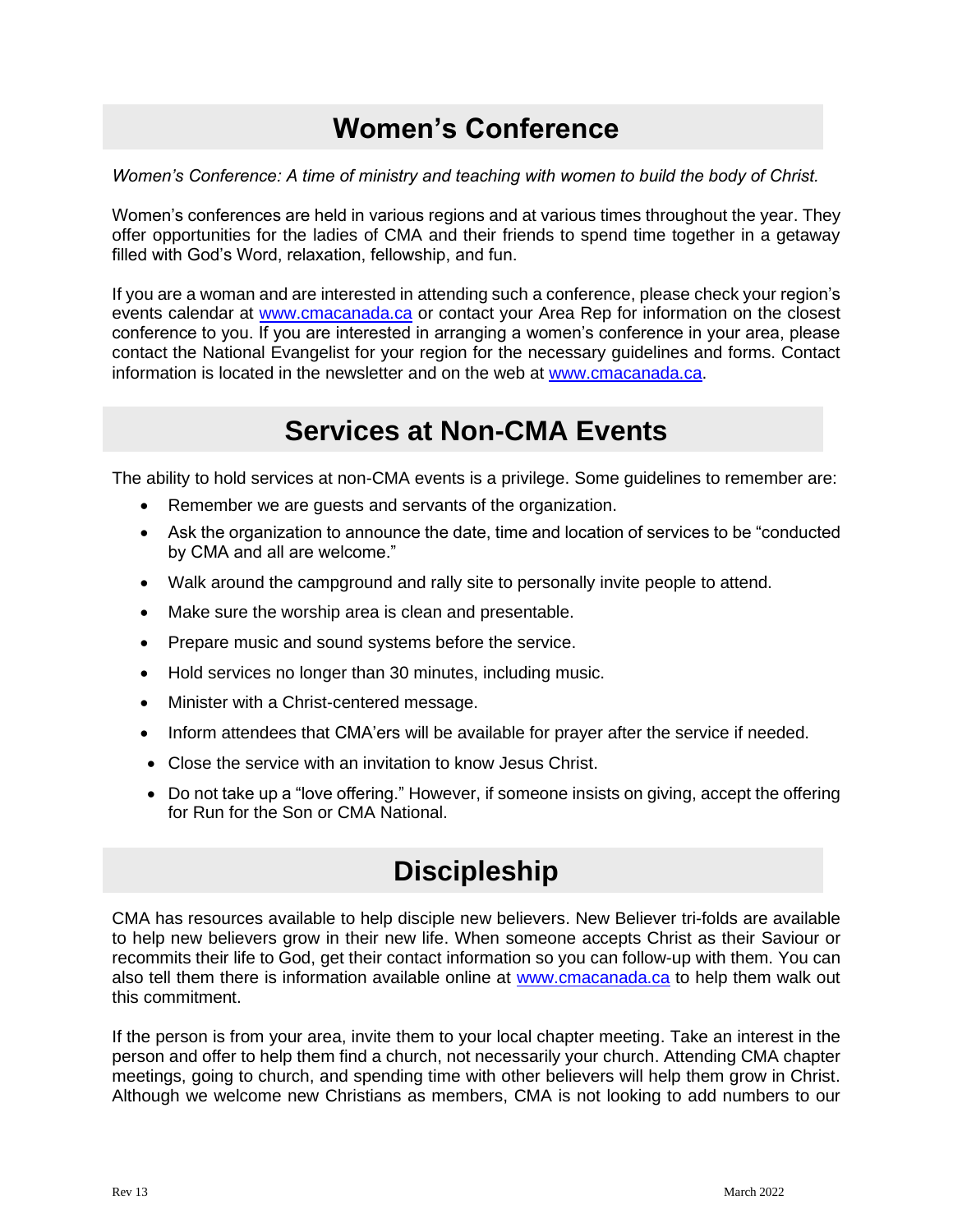membership. Our goal is to add souls to Heaven. Let the person know that he/she does not need to join CMA to attend meetings, fellowship times, or rides. Always make them welcome.

If the person is from another area, take responsibility, contact the appropriate National Evangelist, and send him the contact information. He will see that the name gets to a local member/chapter. After an appropriate time, contact the person, ask them how they are doing, and ask if a local CMA member has contacted him or her. If not, contact the National Evangelist.

#### **Follow up**

We want to hear from you! After any CMA event or ministry opportunity it is important to let our leadership know, what God has been doing. We have a process for members to report on what's been happening through the ministry reports found on the CMA Canada website, (cmacanada.ca) under Members Area. Reporting is a vital part of our ministry and we appreciate your participation.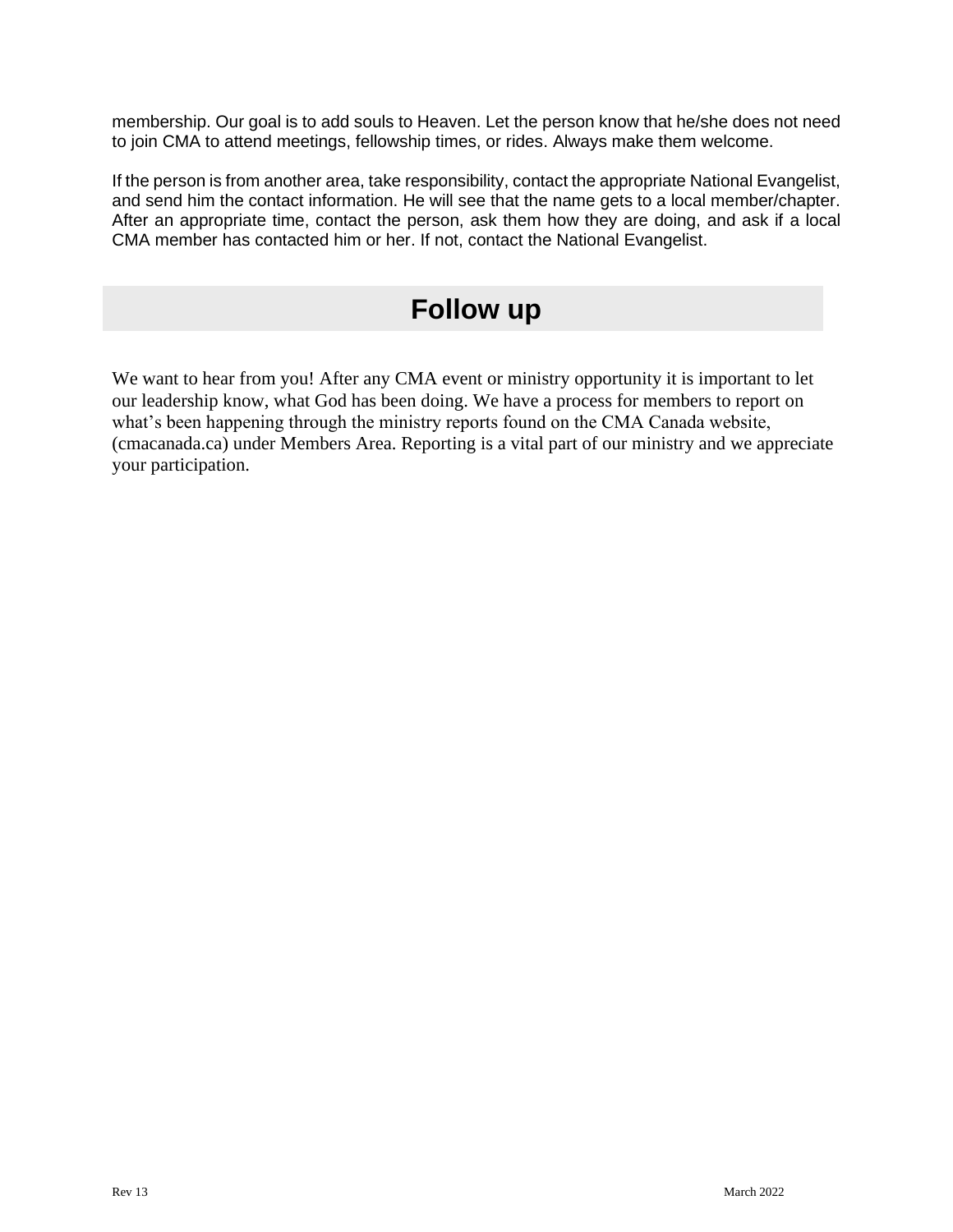#### **IV. Chapter Material**

*CMA Chapter Information*

| IV:1              |
|-------------------|
|                   |
|                   |
|                   |
|                   |
| IV:6              |
|                   |
|                   |
|                   |
|                   |
|                   |
|                   |
|                   |
|                   |
| $\frac{IV:15}{1}$ |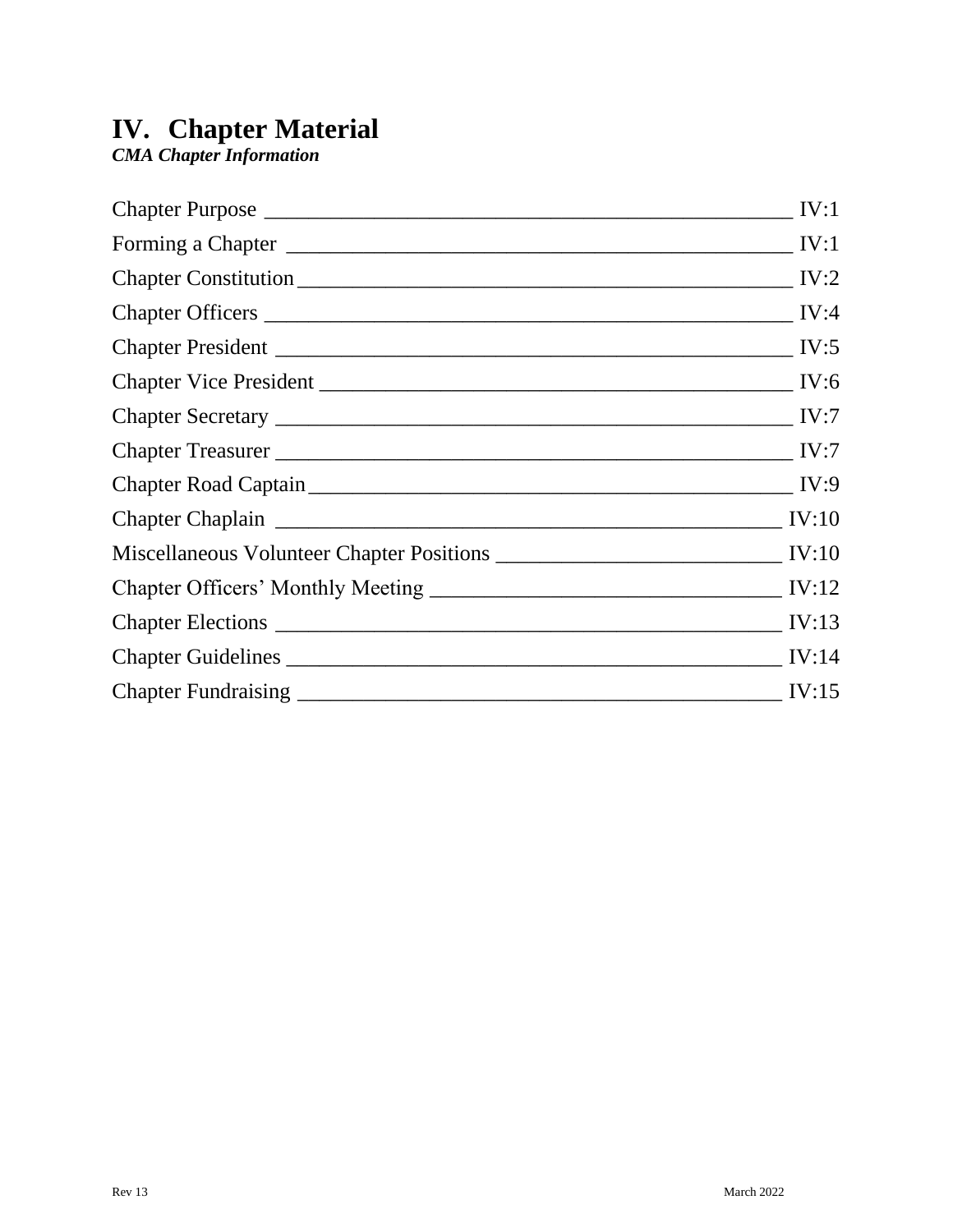#### **Chapter Purpose**

<span id="page-30-0"></span>Chapters are the lifeblood of CMA. They are made up of CMA members uniting for a common purpose of spreading the light of Christ. Chapters realize that their true strength comes in working together for it is through the network of chapters that we are able to work events to build relationships that lead to the opportunities to tell people about Christ. If you want to see God in action, being a part of a good CMA chapter is a good place to be.

Chapters recognize that they are part of something bigger than themselves and make an effort to support the overall vision of the ministry. Strong vibrant chapters are critical if we are going to fulfil the mission God has given us. If our chapters suffer, the ministry suffers. A good chapter is a balanced chapter, including each of these four areas in its scope:

- Prayer: sincerely seeking God and lifting up prayer needs (Matt. 18:19; 21:22; Acts 1:14; 1 Tim. 2:8)
- Fellowshipping: spending time together having fun, visiting, and serving (1 Thes. 5:11-17; Hebrews 3:13)
- Discipling: mentoring and growing people (Matt. 28:19; 2 Tim 2:2)
- Evangelizing: going out and looking for ministry opportunities (Matt. 28:19)

## **Forming a Chapter**

<span id="page-30-1"></span>Forming a new chapter is a three-step process that is overseen by the National Evangelist. He/she provides the guidance and support necessary to properly establish and manage all CMA chapters in his/her region. If you are interested in forming a chapter in your area, please contact your National Evangelist and he/she will be happy to assist you. Contact information is in the *Extra*  Mile and on the CMA website [www.cmacanada.ca.](http://www.cmacanada.ca/)

- The forming chapter must work with, and under the guidance of, the Area Rep and National Evangelist while it's forming
- The chapter must consist of at least ten members who live in the area and have completed the member training
- All chapter members must be active members of CMA Canada
- All chapters must agree with the aims and objectives of CMA Canada, and agree to be governed by the CMA handbook
- The chapter must maintain an inter-denominational status, open to all denominations, provided they fall within the teaching of our Lord Jesus Christ, (Statement of belief)
- The Chapter must be open to all Christians, regardless of national origin.
- The Chapter must have a name that shows no preference to any denomination.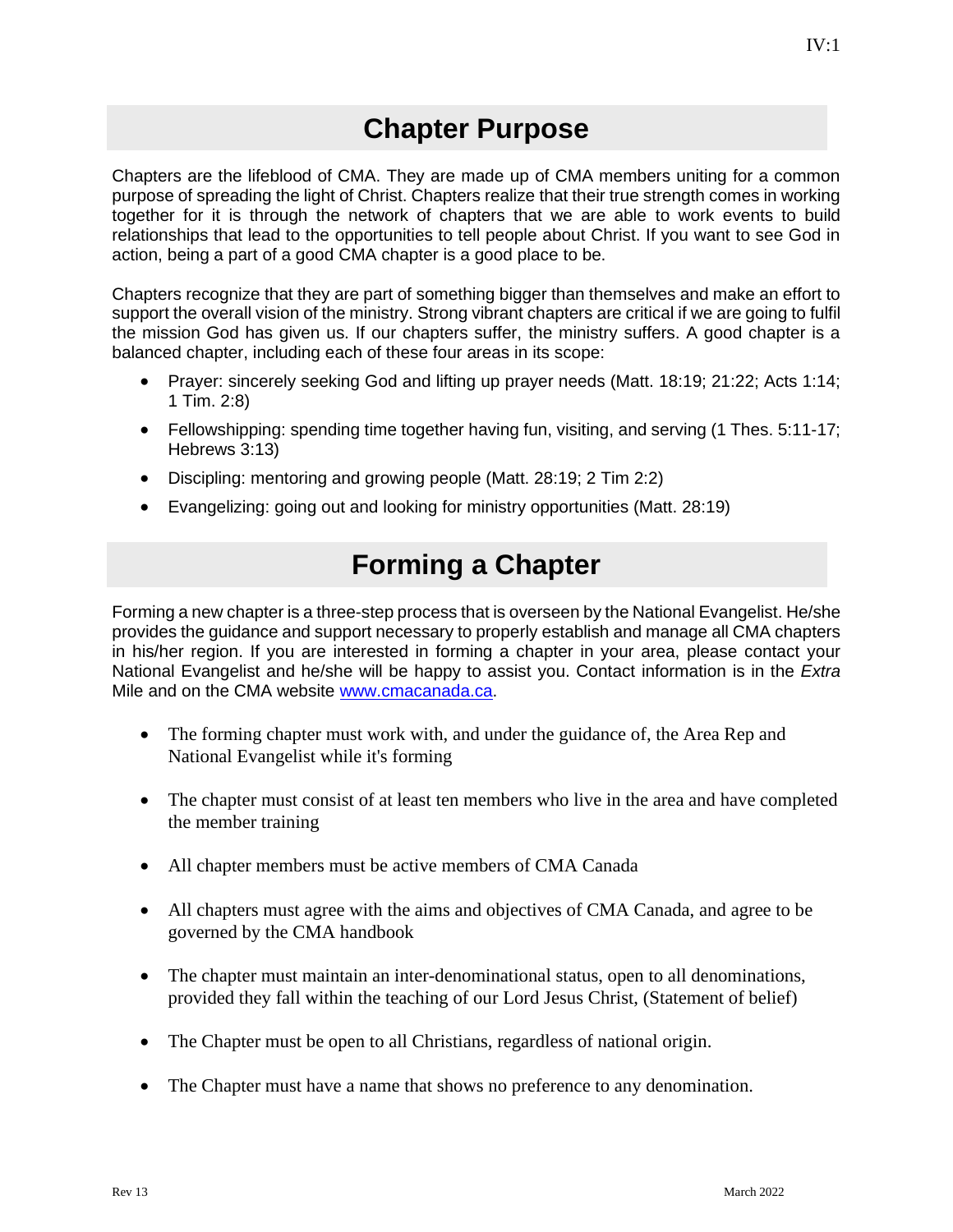- The Chapter must elect the following officers: President, Vice President, Secretary/Treasurer (road captain, chaplain are not mandatory but highly suggested.)
- If possible, no more than two chapter officers should be from one church
- The Chapter is to conduct business meetings on a regular basis, preferably once per month
- The Chapter is to work hand-in-hand with its Area Rep, National Evangelist and National Support Centre.
- The Chapter is to adopt the CMA Chapter constitution. No other constitutions are allowed.
- Members must have an understanding of the CMA Handbook.
- Chapter patches and logos must be approved by the Board of Directors.

Upon having complied with the above requirements and having met as an organized ride group for a minimum of six months, the chapter may request a chapter charter application from your Area Rep or National Evangelist.

Once the Charter is presented, the new chapter may wish to open a chapter chequing account at a local financial institution.

#### **Chapter Constitution**

<span id="page-31-0"></span>*Chapter constitutions other than the following are invalid.*

- Article 1. The chapter shall be known as "  $\blacksquare$  " of the Christian Motorcyclists Association.
- *Article 2.* All members of the chapter must be members of CMA and agree to follow the CMA Chapter Purpose.
- *Article 3.* The chapter is an interdenominational organization open to all religious beliefs provided they comply with the teaching of Jesus Christ as set forth in the Bible.
- *Article 4.* Chapter membership is open to all Christians regardless of national origin.
- *Article 5.* There will be no dues/fees required for chapter membership. Chapters are to be selfsupporting through donations and approved fundraising projects. (Tax-deductible gifts can only be received through CMA National.)
- *Article 6.* Elected chapter officers will consist of: President, Vice President, Secretary\*, Treasurer\*, Road Captain, and Chaplain. (\*The offices of Secretary and Treasurer may be combined if needed.)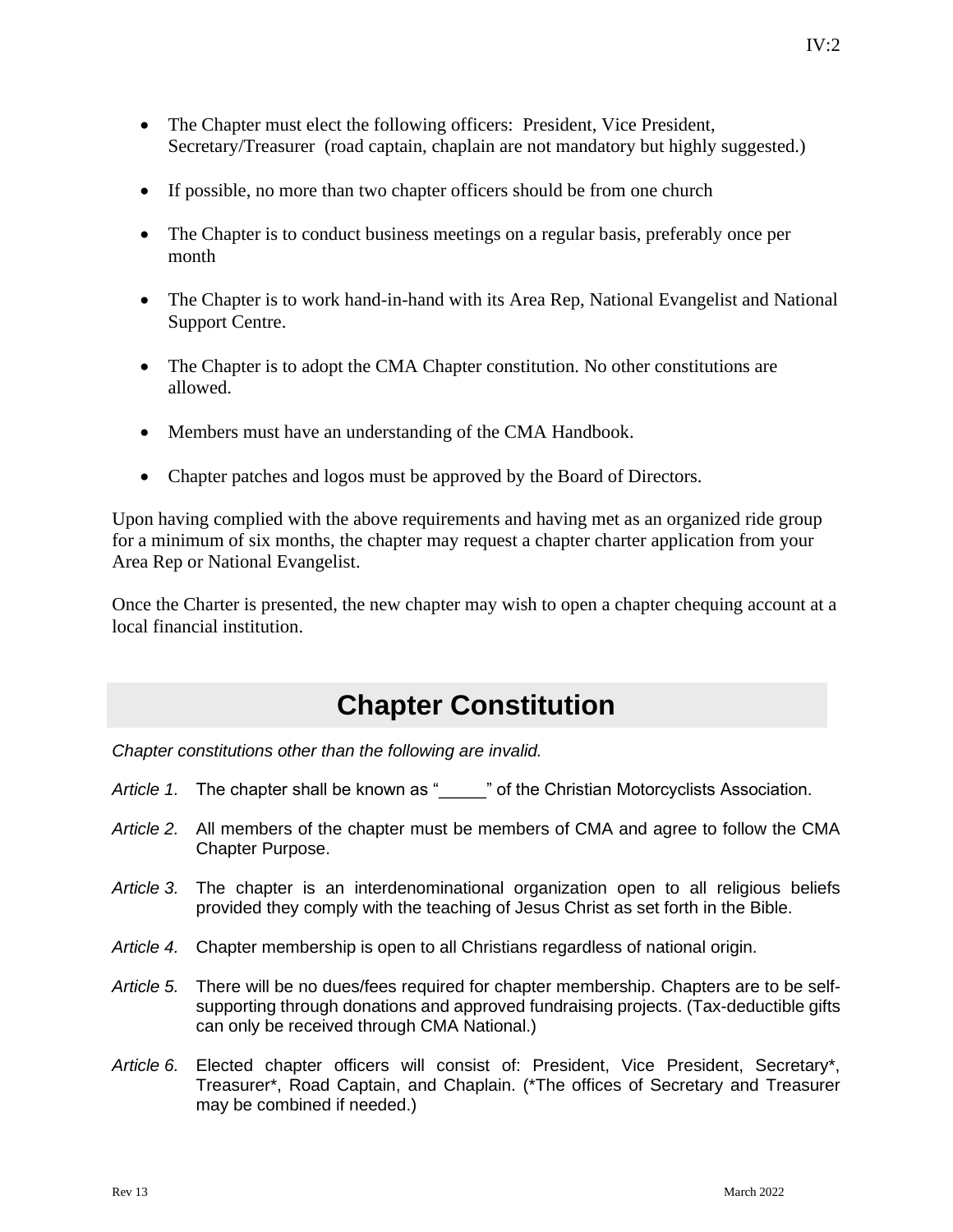- **President:** preside at all chapter meetings, appoint committee chairmen, vote as a tiebreaker when necessary, serve ex-officio on all committees, call chapter business meetings, and observe and enforce the provisions of the chapter constitution and guidelines of CMA.
- **Vice President:** temporarily assume the role of President in the event of absence or vacancy, attend, and/or assist at all business and/or officers' meetings. If the position of President is vacant for more than 3 months, chapter elections are to be held to replace the president for the remainder of his/her term.
- **Secretary:** record minutes of chapter and officers' meetings, record attendance at all chapter functions, handle chapter correspondence, file quarterly reports, request Run for the Son packets.
	- Forms are available on your regional website.
	- Quarterly reports are due by the 10th day of the next beginning quarter.
- **Treasurer:** receive and disperse all monies, render account of all receipts and expenditures to the chapter.
- **Road Captain:** plan chapter routes for tours, runs, and campouts.
- **Chaplain:** present a brief interdenominational devotion at designated chapter functions.
- *Article 8.* A majority vote of active chapter members present at any scheduled meeting will constitute approval for all actions.
- *Article 9.* Election of Officers:
	- Nominations will be made by secret ballot one month before elections (October). Members may only make one nomination per office per person.
		- Persons nominated for office are to be notified and can accept or decline.
		- Pastors of churches are not permitted to hold an office other than Chaplain.
	- Elections will take place at the November regularly scheduled chapter meeting. Terms of office will be for one year from January to December. Office is not limited to one term.

Active chapter members must be chapter members for at least six months before they are eligible for nominations and voting.

- Active means:
	- Having taken part in at least three chapter meetings in the previous six months.
	- Having worn only the CMA back patch or logo for a period of six months prior to an election.
- Sign in sheets from chapter meetings may be used to determine eligibility.
- The minimum age for nominating, voting, or holding a chapter office is eighteen.
- Anyone wearing any back patch (Christian or secular) other than the official CMA back patch is considered to be a guest of the local chapter.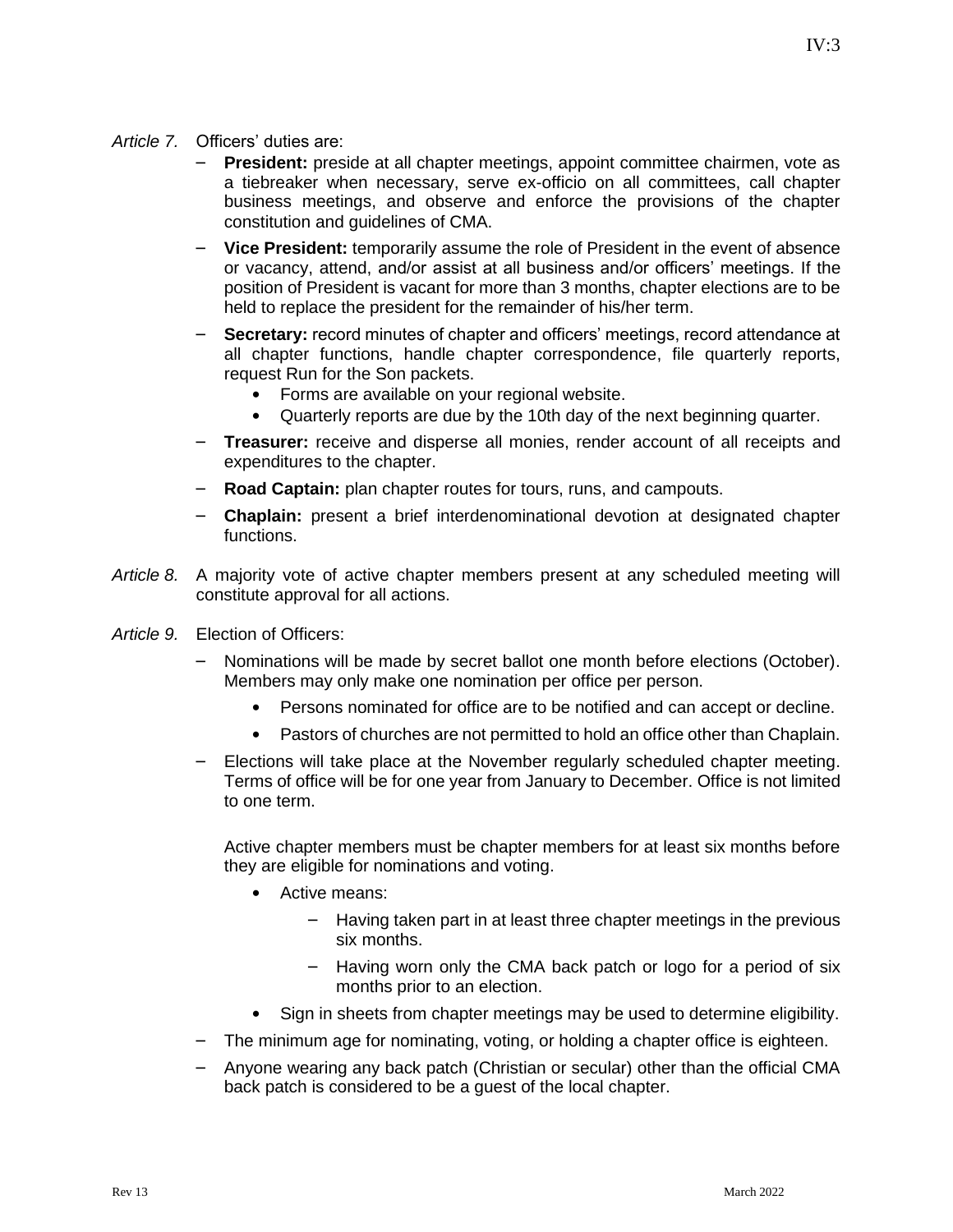- Guests are welcome, but have no chapter membership privileges (i.e. nominating, voting, holding office, or any position).
- Votes shall be cast by secret written ballot. A majority vote (51%) of the active chapter membership shall be necessary to fill any office.
- Vacancies in any office shall be filled by nominations and elections from the chapter.
	- This term will be until the end of the current year.

#### **Chapter Officers**

<span id="page-33-0"></span>Chapter officers are elected by the chapter to help lead and coordinate the chapters' involvement in various activities. Chapter officers are a reflection of the CMA ministry and represent the quality of the chapter because of their visible spiritual leadership and their dedication to the ministry. They should work together as a team and promote unity throughout the chapter.

As chapter leaders, they should wear their back patch or CMA logo at all times when representing CMA, realizing the honour and integrity that it represents.

Chapter officers should take the lead in setting the example for chapter members in attendance at secular events and CMA sponsored events (i.e. Seasons of Refreshing, Run for the Son, Regional Rally, and planning meetings). They should also set an example of consistent financial giving to the chapter and CMA National.

The qualities of a chapter officer are:

- **Godliness**
- Respected among peers
- Proven worker
- One who makes the ministry of CMA a priority
- Active in the CMA vision of evangelism and Christian growth
- Involved in both secular and CMA events
- Teachable spirit
- Positive influence
- Full of faith
- Full of wisdom
- Good reputation
- Strong desire to be led by the Spirit of God
- Responsible
- Leads by positive influence
- Does the best job possible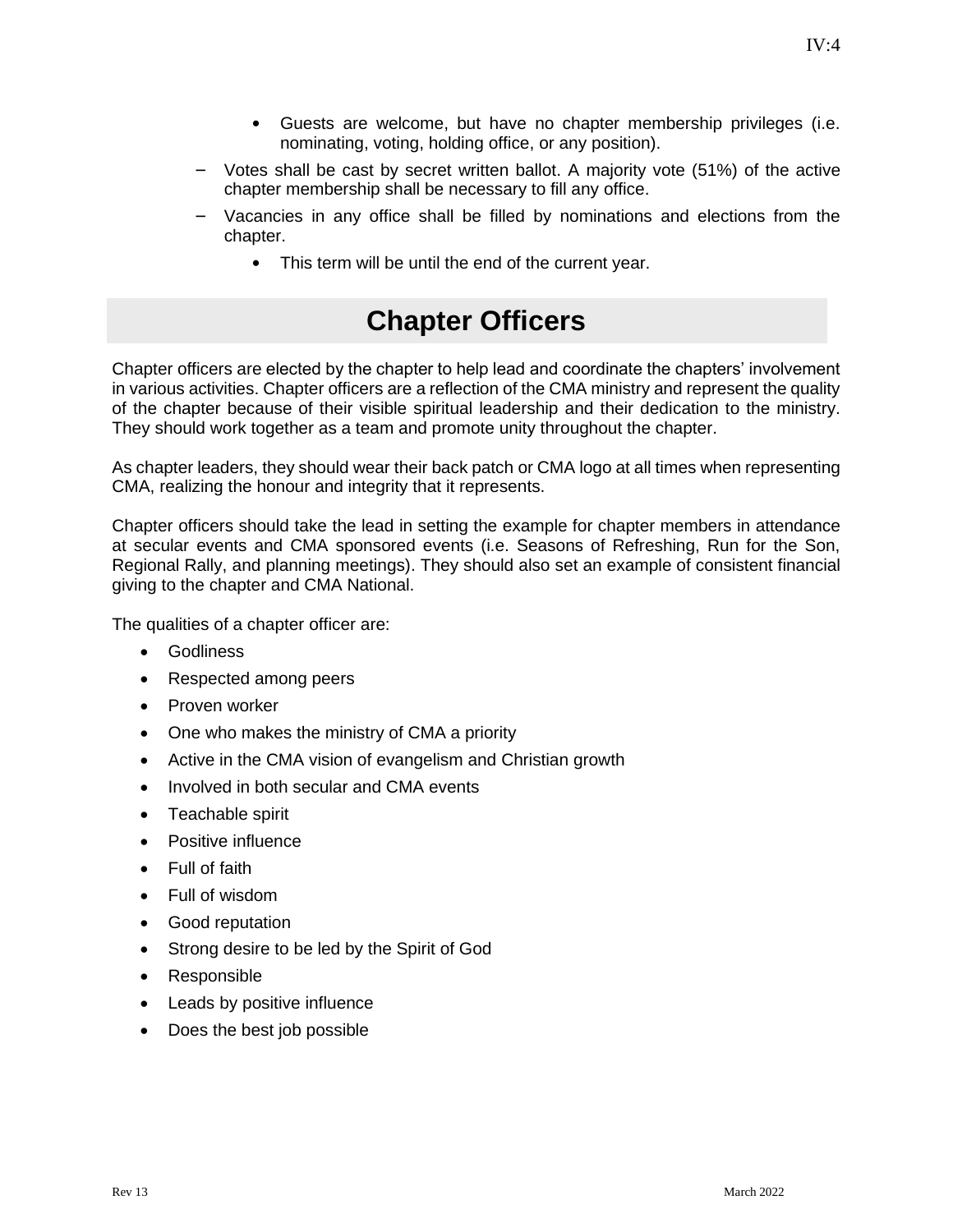#### **Chapter President**

<span id="page-34-0"></span>*Chapter President: works with the other chapter officers to determine a vision for the chapter and paves the way in leading the chapter towards that vision.*

The office of Chapter President involves a commitment to both the chapter members and the secular community that your chapter touches; both are affected through your leadership. It is important that you make this position a priority in your life. You are a representative of the CMA ministry in your area and therefore need to believe in the ministry, understand it, and respect its leadership.

God has entrusted us with a mission of taking the message of hope and salvation to a lost and dying world. As Chapter President, you are God's man or woman for the time you are in office.

Key functions of the Chapter President:

- Promote/attend CMA regional and national events. Leading by example will underscore their importance to chapter members.
- Find out about and get involved with local groups and clubs in your area. Ministry opportunities come from relationships. Get involved and encourage your members to do the same.
- Communicate and be open with your members. Listen when they talk.
- Communicate and be open with your regional leadership. They will pass on information from CMA National as they receive it. Forward such information to your chapter members just as promptly. If the information is about seminars or meetings, the members need to know about it as early as possible so they can plan accordingly. You and the regional leadership serve together in your region. You need to work together on any issues that may arise. If you cannot resolve an issue together, the National Evangelist will take it to the Chairman of the Board. Your chain of command is: Area Rep, National Evangelist, and then the Chairman of the Board.
- Attend chapter meetings with a prepared agenda.
- Be committed to the chapter. Issues may arise, as a leader you need to be willing to work through them.
- Have a calendar available for scheduling activities.
- Hold monthly officer's meetings.
- Be aware of the job functions of the other chapter officers.
- Keep chapter members informed about what is going on in the ministry.
- Promote the Member Training course.
- Know the policy for wearing the CMA logo and make sure chapter members know and adhere to it.

**Key Leadership Principle:** You have been elected to represent and lead your members. When things go well, praise your members and give glory to God; when things do not go well, accept the blame (even if it is not your fault). By doing this you will earn the respect of not only your members, but the secular motorcycling community as well. Your members will work harder and be more likely to step out of their comfort zone.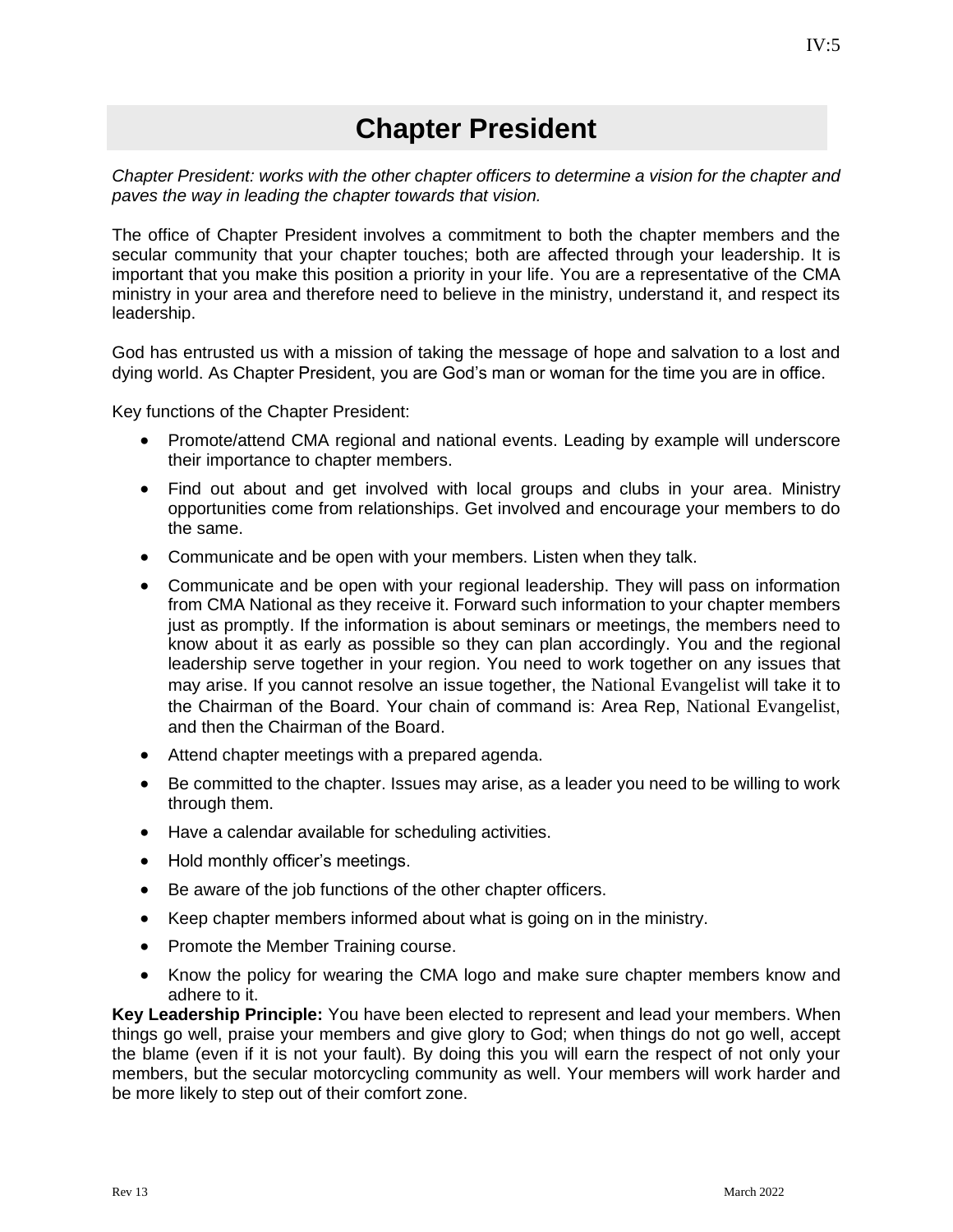#### **Chapter Vice President**

<span id="page-35-0"></span>*Chapter Vice President: assistant to the Chapter President.*

The office of Chapter Vice President is a supportive, yet very important role. As it closely models the guidelines for the Chapter President, make sure you are familiar with the duties and responsibilities of that office. It is important that you make this position a priority in your life. You are a representative of the CMA ministry in your area and therefore need to believe in the ministry, understand it, and respect its leadership.

God has entrusted us with a mission of taking the message of hope and salvation to a lost and dying world. As Chapter Vice President, you are God's man or woman while you are in office.

Key functions of the Chapter Vice President:

- Communicate with the Chapter President. Work as a team and discuss any concerns or issues with him/her.
- Be available to assist other officers and fill in as necessary.
- Attend chapter and officers' meetings.
- Welcome visitors and members at chapter meetings.
- Be familiar with CMA's guidelines and procedures in order to ease new or prospective members' transition into CMA.
- Promote ministry.
- Encourage chapter members.
- Your chain of command is: Chapter President, Area Rep, National Evangelist, and then the Chairman of the Board.

**Key Leadership Principle:** You have been elected as a servant to the chapter. As a servant, you have great influence; it is up to you to determine if it will be positive or negative.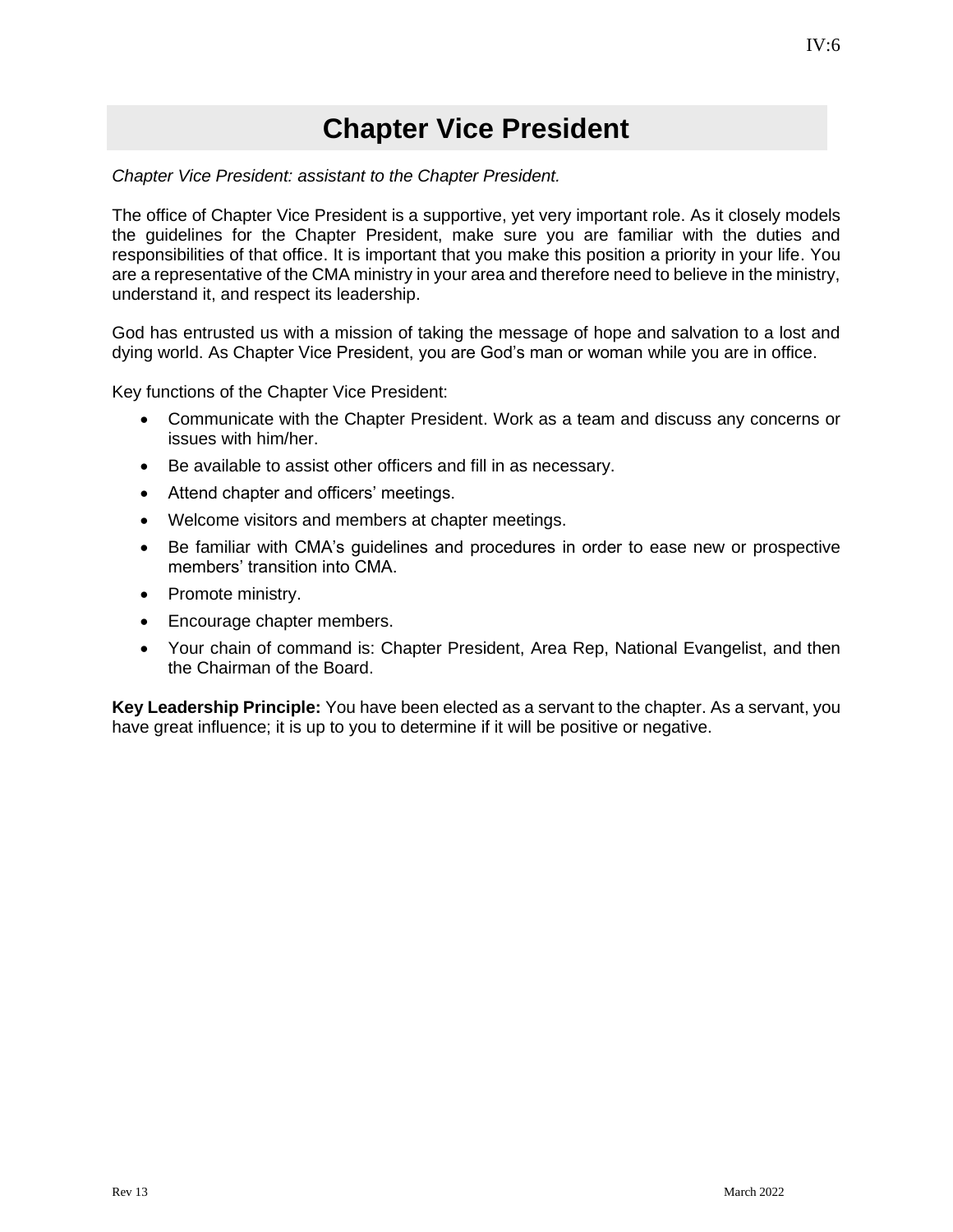### **Chapter Secretary**

<span id="page-36-0"></span>*Chapter Secretary: Note taker and record keeper for the chapter.*

As Chapter Secretary, you need to be a dependable person. Your task is to record all the information for the chapter and maintain it in an organized manner. As a result, your presence at the chapter meetings, and officer's meetings is critical. Many chapter decisions may be based on your records.

Key functions of the Chapter Secretary:

- Attend chapter and officers' meetings.
- Record legible, accurate minutes of chapter meetings. It is recommended that you type the official meeting minutes and store them electronically and in a binder.

**Tip:** In taking minutes, not every word has to be written. Business motions need to be recorded–-who made the motion, seconded it, if the motion passed or failed, and anything that affects the chapter membership. (Minutes published in the newsletter may be abbreviated for publishing purposes.)

- Have past minutes available at chapter meetings for reference.
- Keep a record of members' attendance at each chapter and secular meeting, function, and event. This information is necessary to determine voting and nomination eligibility in chapter elections. An example of a sign in sheet is available in Appendix A.
- Electronically submit New Chapter Officers form after annual elections. Changes in chapter officers or in their contact information can also be submitted to CMA Canada, though only the affected information should be completed on the form.
- For your records and for chapter officer information only, you can have members fill out a *CMA Member Information Sheet*. This form can be beneficial in helping to determine if a person is eligible to vote in chapter elections and will provide information that will help you and the other officers utilize the members in areas they are most interested in participating. This form can be found in Appendix A.

**Key Leadership Principle:** Organization is very important from the beginning to keep detailed and accurate records. Discuss any concerns you have with your records with the Chapter President in a timely manner and work as a team to resolve them.

### **Chapter Treasurer**

<span id="page-36-1"></span>*Chapter Treasurer: collects and maintains donations/finances for the chapter.*

Key functions of the Chapter Treasurer:

- Meet with the chapter officers to determine the amount and frequency that the chapter will donate to CMA National.
- Collect donations at the beginning of the chapter meeting.
- Inform chapter members and contributors to make checks out to the chapter that are intended for chapter use and make checks out to CMA National (with their CMA number) that are intended as a tax-deductible donation for CMA National's use. Donations cannot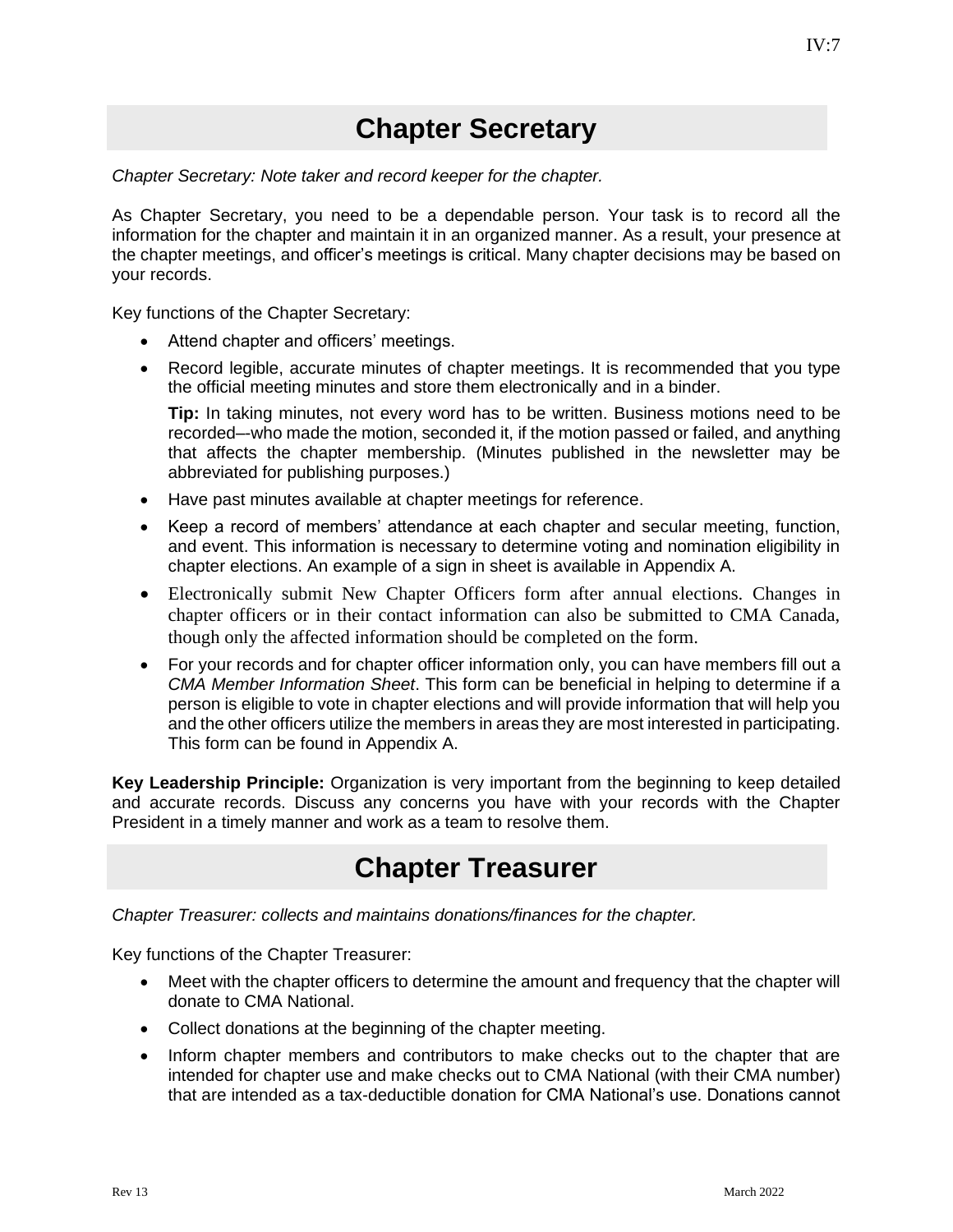be split between CMA National and the chapter, therefore separate checks must be written.

- Use two envelopes to collect donations, one for chapter donations and one for CMA National donations. Please advise members to include their CMA number, when possible, on all donations to be sent to CMA National so they will receive proper credit. Mail all donations intended for CMA National to CMA National and deposit all donations intended for the chapter into the chapter bank account.
- Keep accurate records of all monies the chapter receives and disperses. Keep itemized receipts for deposits and expenditures.

**Tip:** Keep all financial records separate. Make a list of intended purposes and record accordingly (i.e., postage fund, newsletter fund, Christmas fund, etc.). This way you will know what is available in which account.

- Get approval from the Chapter President for all expenditures. Inform chapter officers of these expenditures.
- Give a brief report of the past month's expenditures and the chapter's account status at each chapter meeting.
- Count all donations with another officer before leaving the chapter meeting.
- Attend chapter and officers' meetings.

#### **\*\*IMPORTANT NOTE: Chapters are NOT non-profit organizations. Members and other entities' donations made directly to the chapter are not tax-deductible.**

**Key Leadership Principle:** Lead by example and in humility. People are more willing to follow a leader who is already doing a task.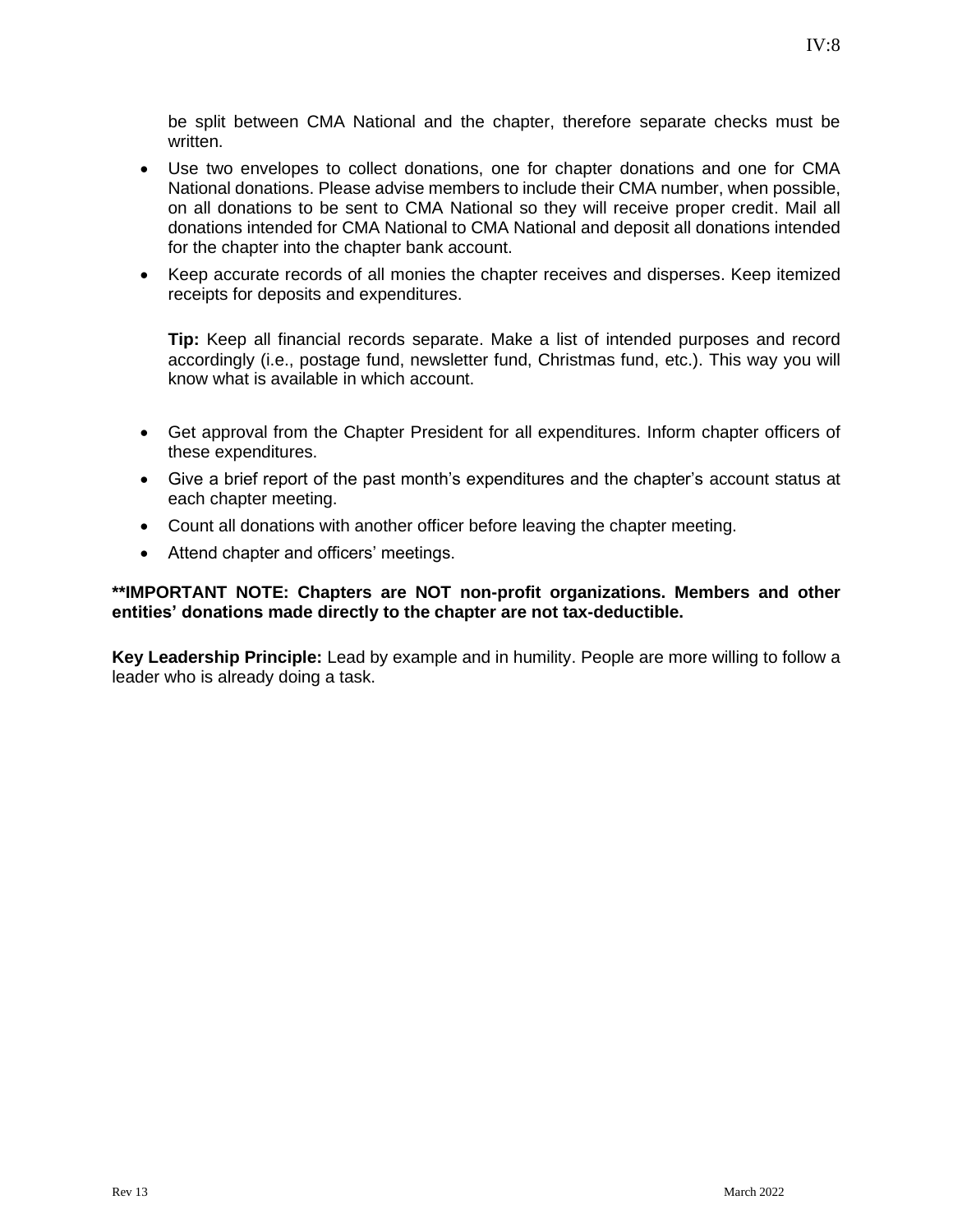#### **Chapter Road Captain**

#### <span id="page-38-0"></span>*Chapter Road Captain: determines routes and leads rides for chapter rides and functions.*

As Chapter Road Captain, your ministry is to make sure that everyone has a safe and enjoyable time while riding their bikes together. You should look for different types of rides that the chapter can host (i.e. map run, scavenger hunt, etc.). Having active runs will promote chapter growth and fellowship. You are encouraged to contact other Chapter Road Captains in your region to work together on ideas for rides.

The Internet is a valuable source for safety tips. If you have internet access, we encourage you to check out <http://www.ridertraining.org/> for tips from the Canada Safety Council and [http://www.msf-usa.org/downloads/Group\\_Ride.pdf](http://www.msf-usa.org/downloads/Group_Ride.pdf) for general guidelines on group riding. This site also provides locations for local rider education classes for those who are interested in learning to ride or improving their current riding skills.

Key functions of the Chapter Road Captain:

- Plan rides in advance. Tentatively schedule rides as far as six months in advance and present the ride plans at officer's meeting for approval. Include chapter rides to CMA and secular events when possible.
- Announce ride information (i.e. dates, departure/arrival times, locations, distance, known expenses/fees, etc.) at chapter meetings and before rides. This will help attendees make plans that are needed in order for them to participate.
- Record ride attendance if the Chapter Secretary is not present at the ride.
- Seek new ideas and routes. Store ideas and items of interest for reference in choosing the routes. Rides need to be of interest to the people participating.
- Appoint a person to ride in the rear that will take care of needs along the way. Communication capabilities between the lead and rear bikes is an asset on larger rides.
- Check the route and current road conditions before the ride.
- Practice safe riding habits.
- Write an article in the chapter newsletter each month including ride information and/or motorcycle safety tips.
- Consider scheduling a special group-ride instruction class for new or interested riders (chapter or non-chapter members).
- Attend chapter and officers' meetings.

**Key Leadership Principle:** Before planning a ride or leaving on a ride, remember to pray. If God is not in our plans, we waste our time.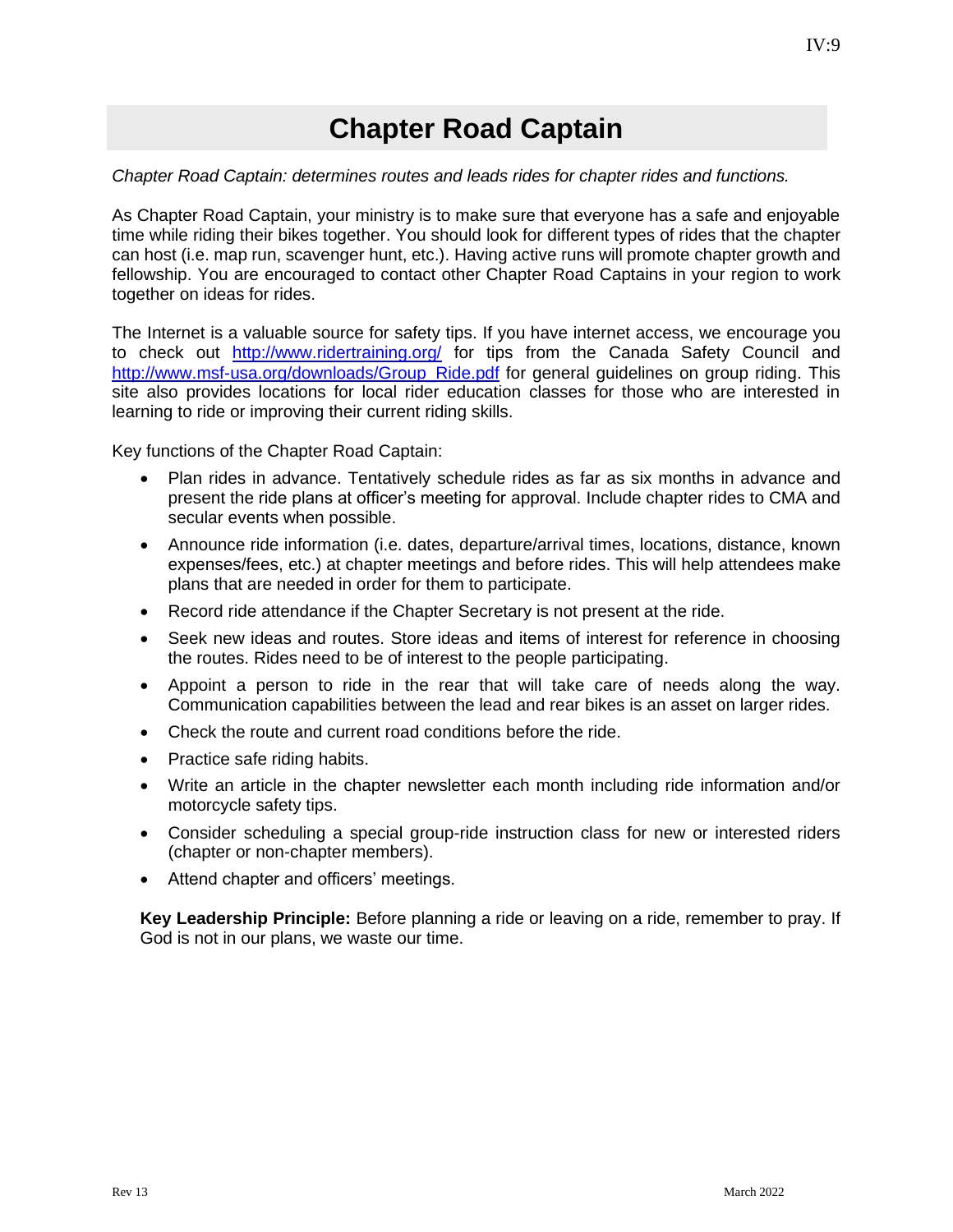### **Chapter Chaplain**

#### <span id="page-39-0"></span>*Chapter Chaplain: delivers short devotions and spiritual encouragement to the chapter.*

As Chapter Chaplain, you provide spiritual encouragement to the chapter. Your role is to lead the chapter into a place where each member will be viewed as "chaplains" to the secular world. Pray for guidance and allow God to use your position for His glory.

Key functions of the Chapter Chaplain:

- Be a prayer warrior. Prayer is the single most important aspect of our chapters it is the foundation on which our chapters must be built. Praying with the chapter and for individuals must be done with the power and discernment of the Holy Spirit. Keep prayers simple and a reflection of God's love. You may be called upon to pray at rides or secular events; be sensitive to the differences of beliefs held by the people present.
- Assemble prayer teams. These teams are an asset to the chapter as they can pray for divine appointments for members attending secular events and other needs within the chapter, region, and nation.
- Be an encourager.
- Deliver short nondenominational devotions at chapter meetings. These devotions should be encouraging and challenging and should last no more than ten minutes. Pray that God will give you a thought-provoking message for the members and visitors.
- Take prayer requests during chapter meetings.
- Establish and lead a Bible study. This is a time of chapter study, fellowship, and prayer. Seek to lead each member to a deeper understanding of and commitment to Jesus and the ministry of CMA.
- Write an article for the chapter newsletter each month that is uplifting and challenging to the readers.
- Visit the sick; encourage and pray for them.
- Accompany the Chapter President on visits to chapter guests and members.
- Attend chapter and officers' meetings.

**Key Leadership Principle:** God's love is what drew us to Him in the first place. Allowing God's love to flow through you will draw people closer to Christ.

#### **Miscellaneous Volunteer Chapter Positions**

#### <span id="page-39-1"></span>*Run for the Son (RFTS) Secretary/Team Lead*

These two positions are recommended for every chapter. They can both be held by one person, separate people, or a couple. The RFTS Team Lead is a person (or couple) who has a passion for RFTS, promotes the chapter's RFTS efforts, encourages members, and communicates regularly with the chapter and other RFTS team leads. The RFTS Secretary is a person who is willing to maintain accurate records of the chapter's RFTS donations and works with CMA National to maintain the data.

*Duties of the RFTS Team Lead*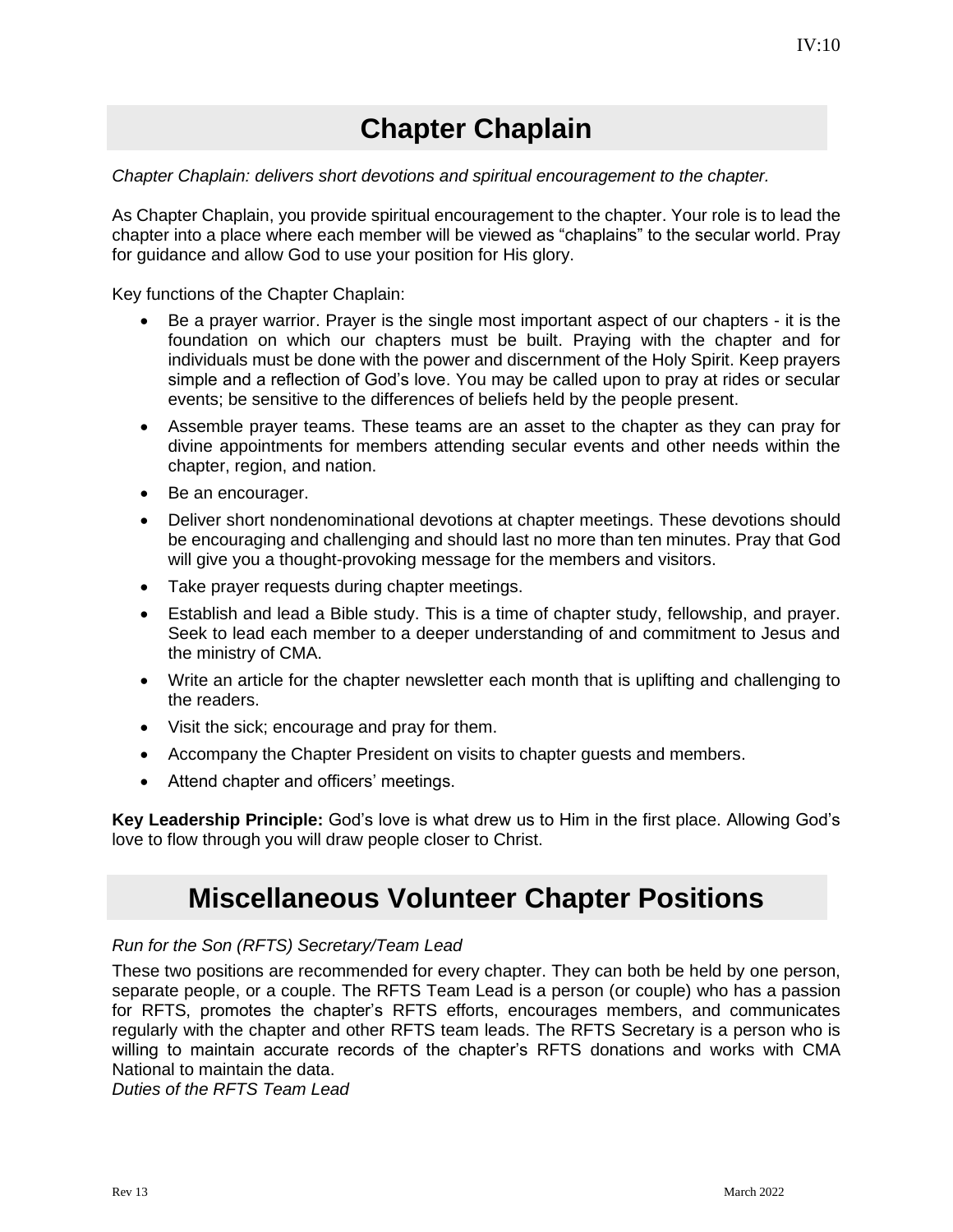- Work with the region and chapter leadership to order and confirm the distribution of RFTS packets to the chapter members.
- Work with other chapter members and come up with ideas and promotions to help the chapter and the membership in their RFTS efforts.
- Report ideas and what the chapter is doing to the region leadership and through the RFTS communication network.
- Look for ways to build enthusiasm and excitement for RFTS in their chapter. (Success does not always mean more money. It simply means we did the best we could do.)

#### *Duties of the RFTS Secretary*

- Collect RFTS donations at chapter meetings, making sure they are correctly marked with RFTS and the member's number or chapter's number (whichever applies).
	- o Record them and send them to CMA National. Please note that funds should not be deposited in a chapter account prior to sending them.
- Keep records of donations submitted throughout the year and report progress at monthly chapter meetings.
- Gather chapter members' RFTS donations on the actual RFTS Day to submit to CMA National.
- Follow instructions in the Secretary's Packet provided with your chapter's packet order to fill out all information needed on the recap to submit the chapter's money to CMA National by due date.
- Work with the RFTS Team Lead and chapter officers to distribute incentives earned to all chapter members according to recap or enclosed report.

#### *Newsletter Editor:*

As the Chapter Newsletter Editor, you are responsible for relaying chapter, regional, and national information, as well as ride and event plans, to all chapter members and selected non-members. The chapter newsletter gives you the opportunity to encourage and challenge the members through officers' articles and others that you choose.

Newsletter Tips:

- Remember that the newsletter is a reflection of your chapter. Please review it for accuracy, professionalism, grammar, spelling, and punctuation before sending it out.
- Send the newsletter around the first of the month in order to inform members of rides and events. Please include your Area Rep and National Evangelist in the distribution.
- Set deadlines for yourself and for article submissions for publication.
- Promote CMA national and regional events.
- Keep it positive, instructive, informative, inspirational, and entertaining.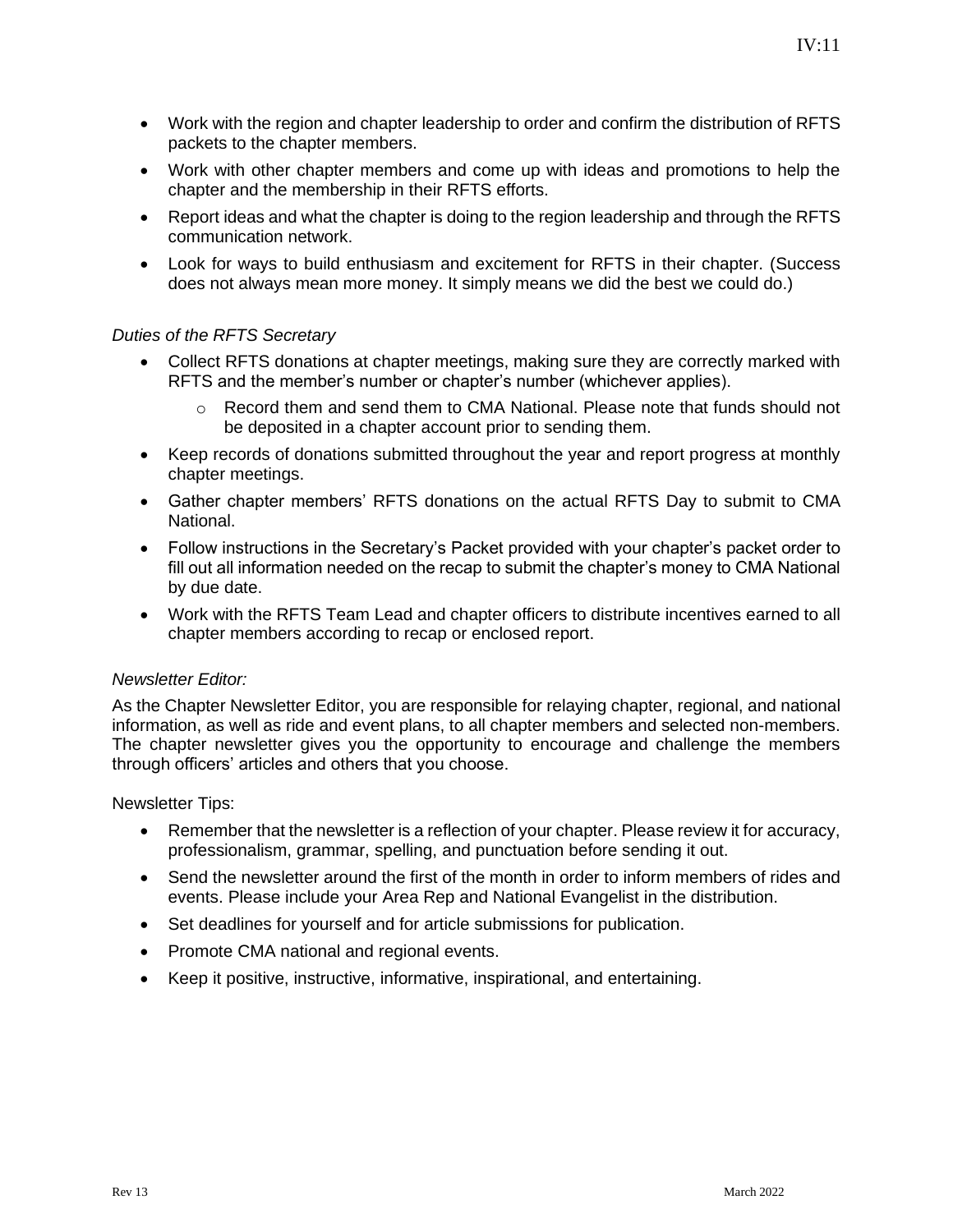Suggestions for content include:

- Chapter letterhead
- Time, date, and location (with simple instructions) of chapter meeting
- Name, email, and phone number of a contact person
- Articles from the Chapter President, Vice President, Chaplain, and Road Captain
- Member articles
- Praise Reports
- Prayer Requests (please use discretion with names and details)
- Members' items for sale
- Members' birthdates and anniversaries
- Event calendar
- Business reports (brief summary of meeting minutes, Treasurer's report, etc.)
- Event reports

#### *Historian*

As the Chapter Historian, you collect information about chapter activities, including photos, films, and newspaper articles. Maintain them in a chapter scrapbook.

#### *Librarian*

As the Chapter Librarian, you are in charge of:

- Collecting books, DVDs, and Member Training material for the chapter
- Providing a method of checking out library reference material
- Maintaining the condition of library materials and contents

### **Chapter Officers' Monthly Meeting**

<span id="page-41-0"></span>*Holding a monthly chapter officers' meeting is strongly suggested, but not required.* 

The purpose of the chapter officers' meeting is to allow time for the officers to get together to discuss plans for upcoming chapter meetings and events. It also allows time for the officers to build relationships and grow into a stronger team. Each officer should have time to discuss ideas, upcoming events, and concerns. We also suggest that you include prayer for the chapter leadership team and chapter during these meetings.

Any decisions made during these meetings should be supported by the team outside of the meeting. Unity among chapter leadership will allow a chapter to grow and thrive. The diversity of backgrounds and opinions of the chapter officers will provide opportunity for checks and balances in keeping the chapter on the right course.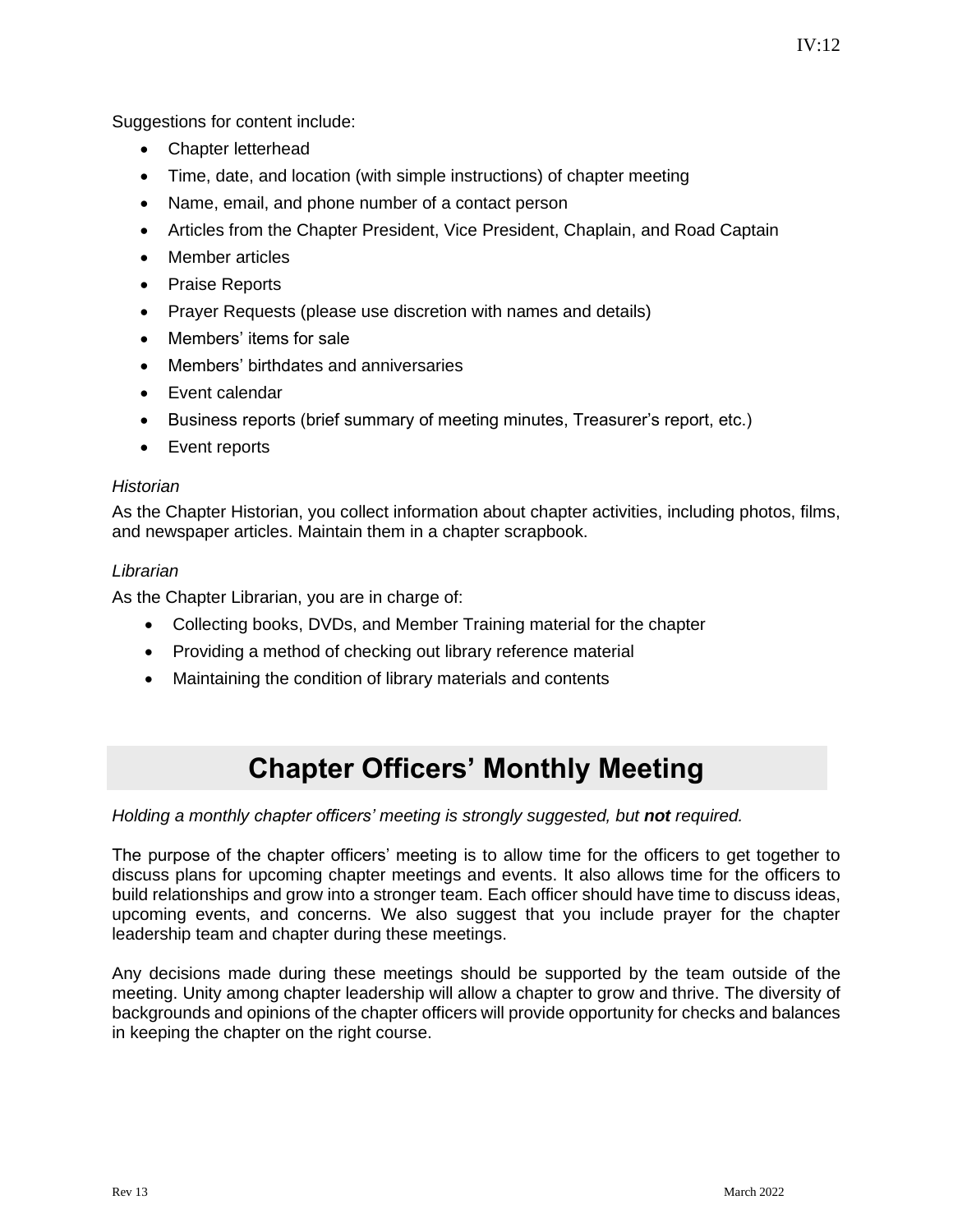### **Chapter Elections**

<span id="page-42-0"></span>Chapter elections are an important part of the function of a chapter. Those who are nominated for an office should be willing to take the office, not forced into it because they are the only ones who will do the job. Remember to pray for God's direction as your chapter prepares for nominations and elections.

If you have any questions about any of the nomination/election guidelines, please feel free to contact your Area Rep or National Evangelist. They will be happy to assist you in any way they can. Contact information can be found in the *Extra Mile* and on the CMA website at [www.cmacanada.ca.](http://www.cmacanada.ca/) Also, please refer back to **Article 9**: **Election of Officers** of the chapter constitution.

Officer Nominations:

- Determine which members (active chapter members as defined in the Chapter Constitution, Article 9) are eligible to be nominated for office before the October meeting. (The Chapter Secretary will need to review attendance sheets, membership dates, and Member Training completion dates in order to determine this information.)
- Conduct nominations during the chapter's October meeting by secret ballot.
- Review nominees with the chapter during the October meeting so that they may pray for them during the month before the elections.

Officer Elections:

- Conduct elections during the chapter's November meeting by secret ballot.
- Voting is for active chapter members only.
- The current Chapter President votes as a member, not just a tie-breaker.
- The current Chapter Secretary will need to have pre-printed ballots with all nominees listed. (Write-in nominations are not valid.)
- Elect one office at a time, in the following order: President, Vice President, Secretary and/or Treasurer, Road Captain, and Chaplain.
- Two active chapter members not running for an office will count the votes and announce the elected person and position.
- After being elected to a position, the person's name is removed from further nomination.
- After the elections, the current Chapter Secretary will need to send the names of the new chapter officers to CMA National, the National Evangelist. **This needs to be completed no later than December 1.**
- Newly elected officers will take their appointed positions as of January 1.
- All exiting officers need to turn in all material pertaining to the office to the newly elected officers by January 1 (i.e. chapter attendance, chapter financial records, etc.).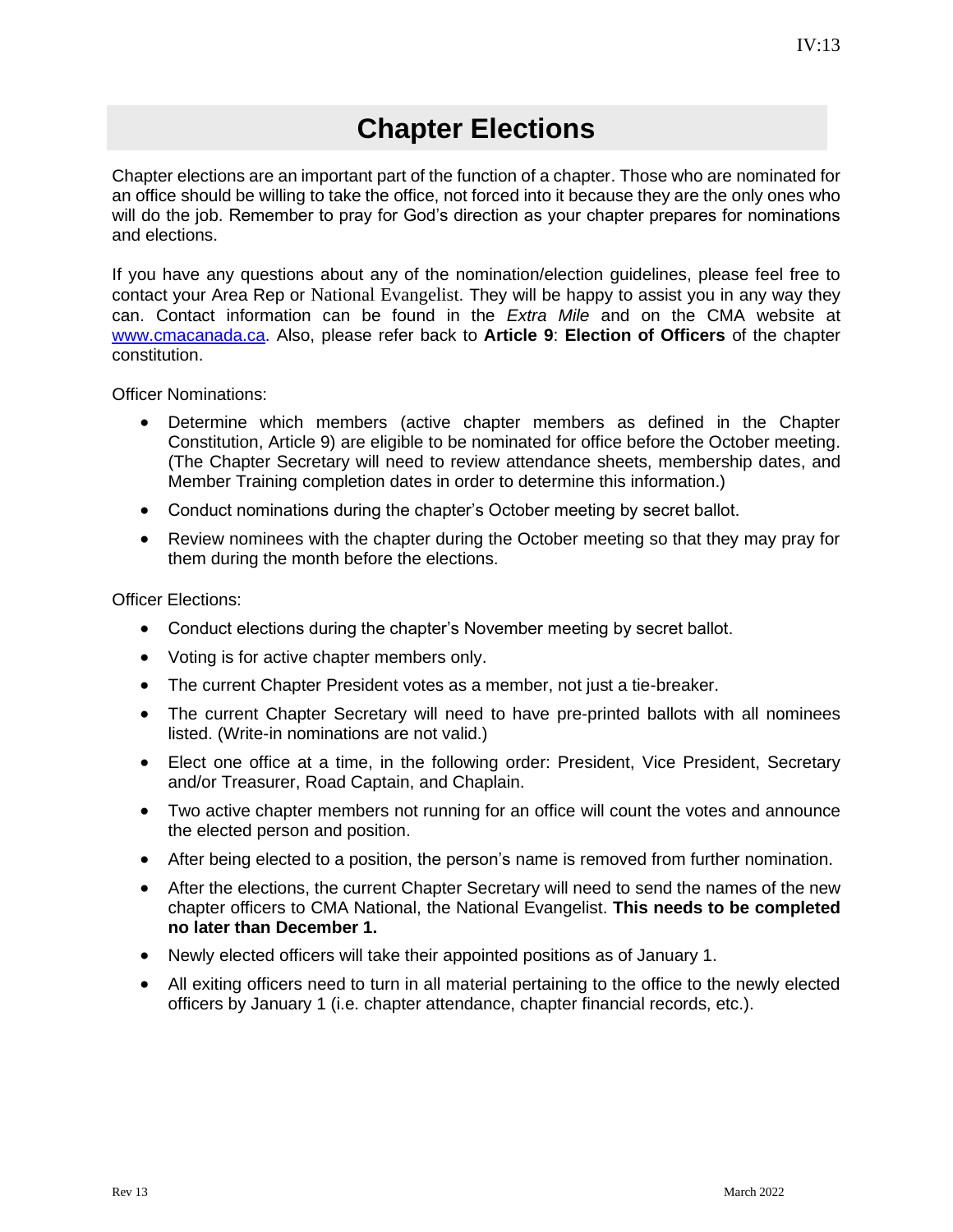### **Chapter Guidelines**

<span id="page-43-0"></span>*Below are some chapter guidelines. If you have any questions about these guidelines, please contact your Area Rep or National Evangelist for clarification.*

The chapter function should include:

- A strong spiritual foundation.
- Interest in the spiritual needs of the motorcycling community regardless of motorcycle type.
- Supporting all CMA programs and activities.
- Agreement with the heart and leadership of CMA.

Chapters:

- Are led by elected officers.
- Non-members may not have the floor to address the chapter without the approval of the Area Rep
- Have decisions decided by the majority of the active CMA chapter members.
- Utilize the National Evangelist and Area Reps as needed.
- Show no preference to any denomination in the chapter name.
- Should avoid having chapter officers from one church or family.
- Are strongly discouraged from holding their regular monthly meetings in church facilities.
- Should prayerfully consider financially donating to CMA National on a regular basis.

Chapter Members:

- Cannot vote or hold office in more than one chapter at a time.
- Need to have an understanding of the CMA Handbook.
- Should prayerfully consider financially donating to CMA National individually on a regular basis.

Chapter Patches and Shirts:

• Your National Evangelist must approve regional or chapter patches, shirts, etc. before being manufactured, sold, or worn. Regional or chapter shirts may have the desired logo on the front only, allowing members to display the CMA logo on the back while displaying the regional or chapter logo on the front.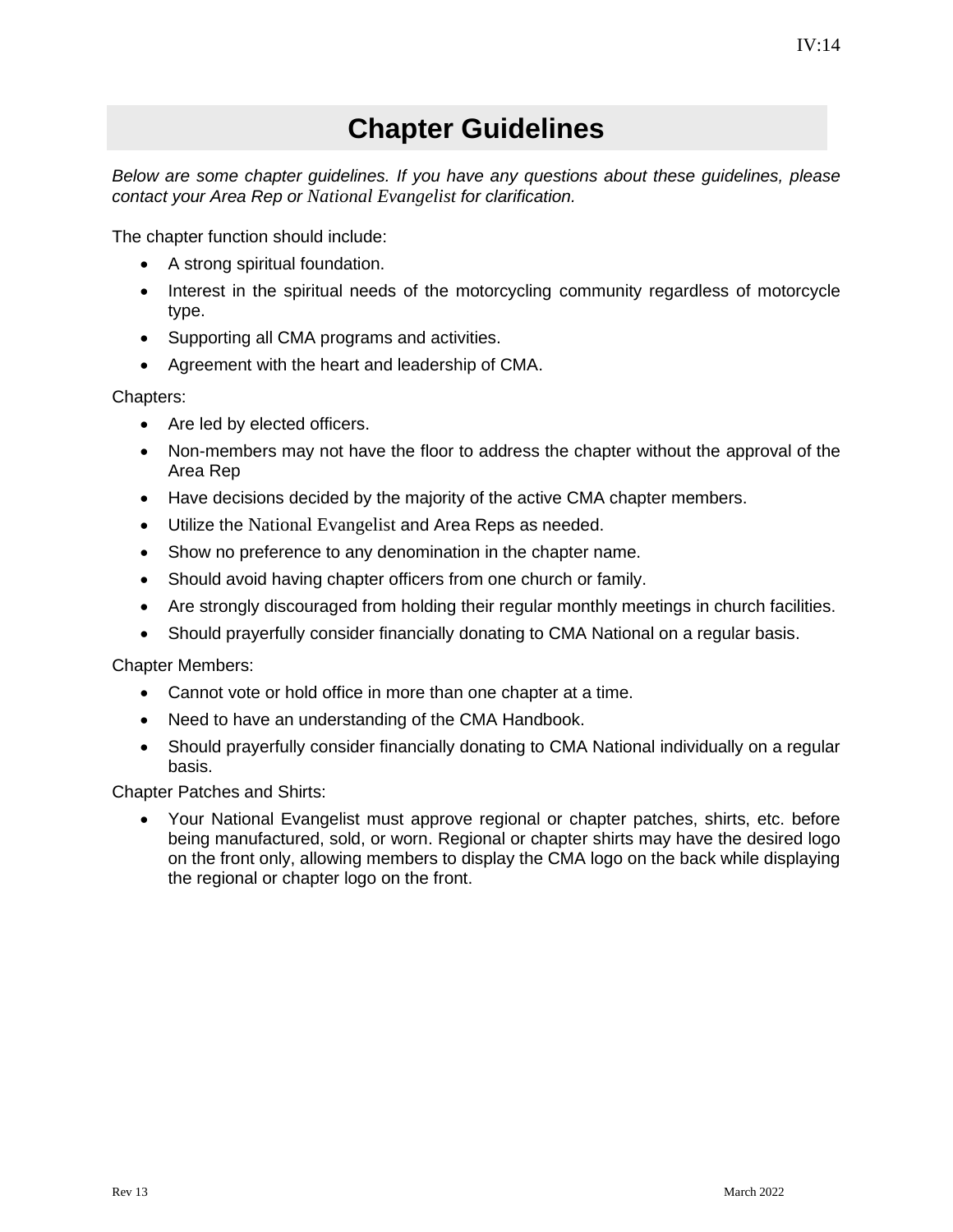### **Chapter Fundraising**

<span id="page-44-0"></span>There are times when a chapter may choose to do a fundraiser to help raise money for the chapter funds or to help offset project costs. Chapter fundraisers need to be the exception and not the norm for chapters. **Please notify the** National Evangelist **in advance before conducting a fundraising event.** \*\*The annual Run for the Son is the **only** fundraiser that CMA endorses. CMA does not sponsor nor conduct poker runs, dances, or raffles.

#### *Fundraising suggestions:*

- Auctions
- Yard sales (review items and apparel for anything that may be considered inappropriate)
- Bake sales (avoid rum-cakes, bourbon-balls, etc.)
- Car washes (be modest in your apparel)

#### *Door Prizes*

Door prizes can be collected from many different venues, for example: motorcycle shops, grocery stores, department stores, gas stations, video stores, restaurants, book stores, etc. Please use wisdom in obtaining door prizes and avoid items such as body piercing/tattoo, items with skulls on them, etc.